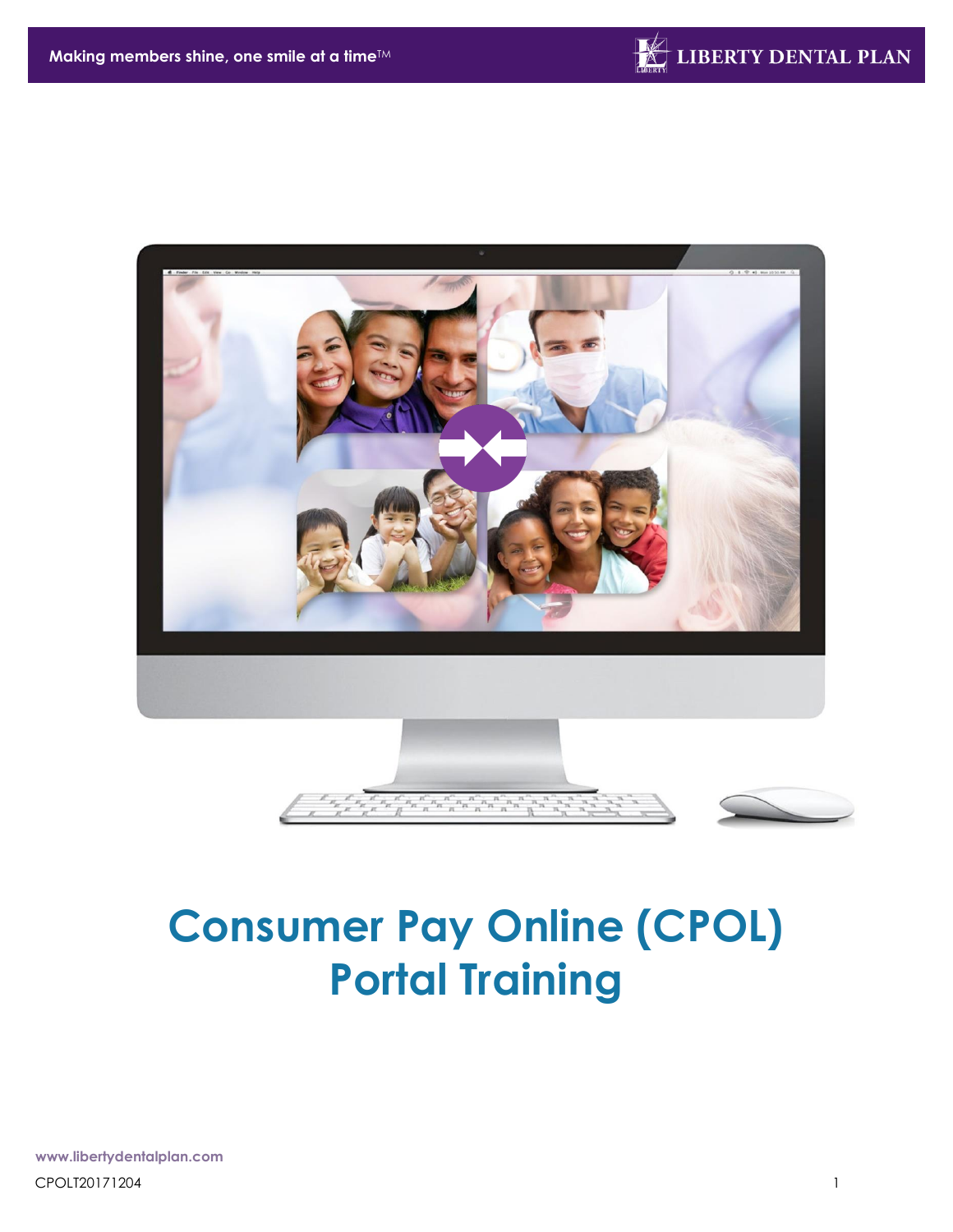# **Consumer Pay Online (CPOL) Portal Tutorial**

# **Contents**

<span id="page-1-0"></span>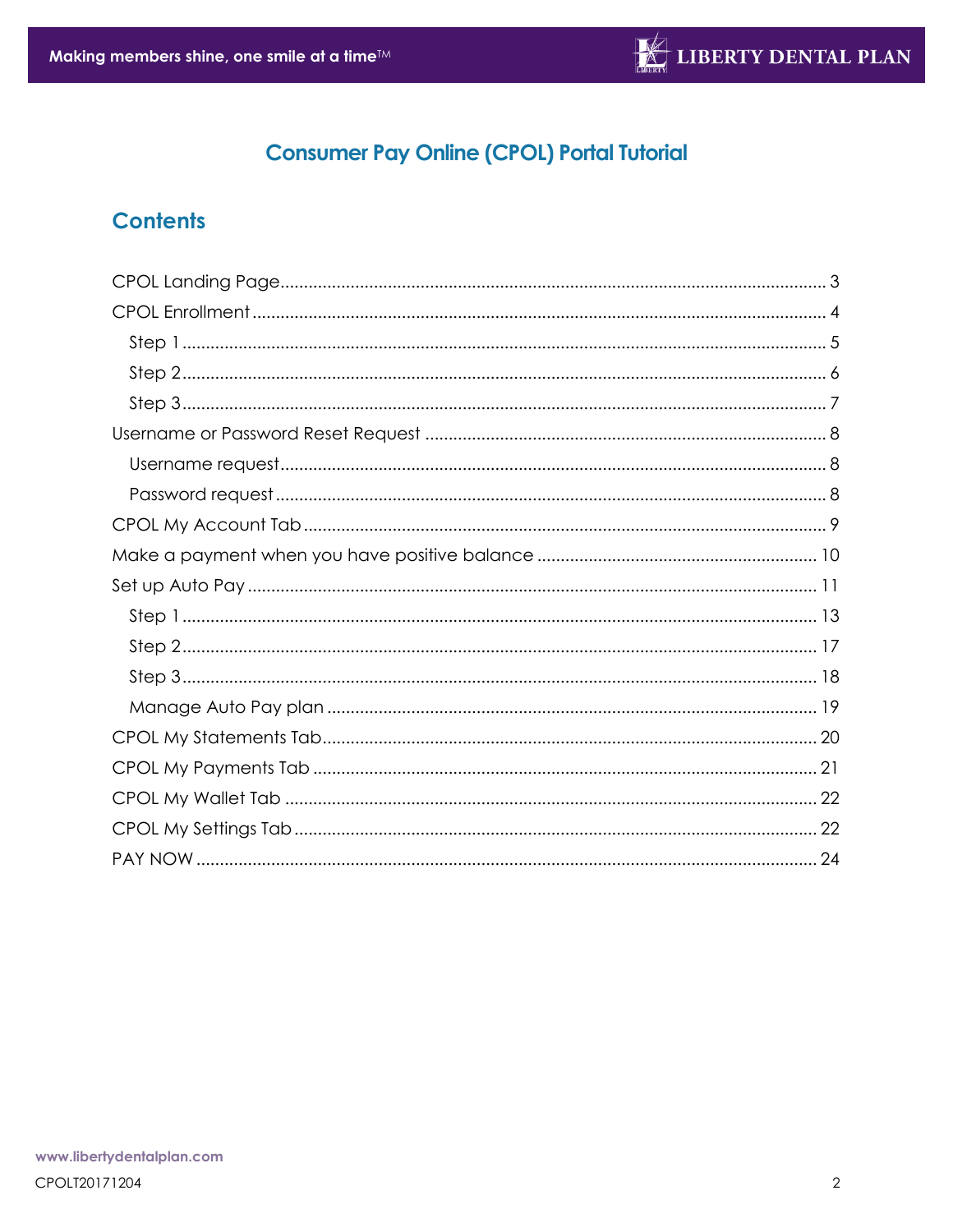### **Introduction**

This tutorial provides information on how to make payments using the Consumer Pay Online Portal ("CPOL") available to LIBERTY Dental Plan members who purchase an Individual Marketplace dental plan. To access the CPOL, visit<https://libertydentalplan.ixt.com/> to set up an account and to use this convenient service.

# **CPOL Landing Page**

From the CPOL landing page, you have the option to enroll for a secure account and log in to make a payment, or to make a quick payment without logging in. We highly recommend you create a CPOL account for the first time.

Benefits of creating an account include:

- Set-up AutoPay and never miss a payment
- 24/7 access to account balances and statements
- Pay premiums anywhere you have internet access
- Opt-out of mailed statements in favor of email notification
- Email notification of when balances are due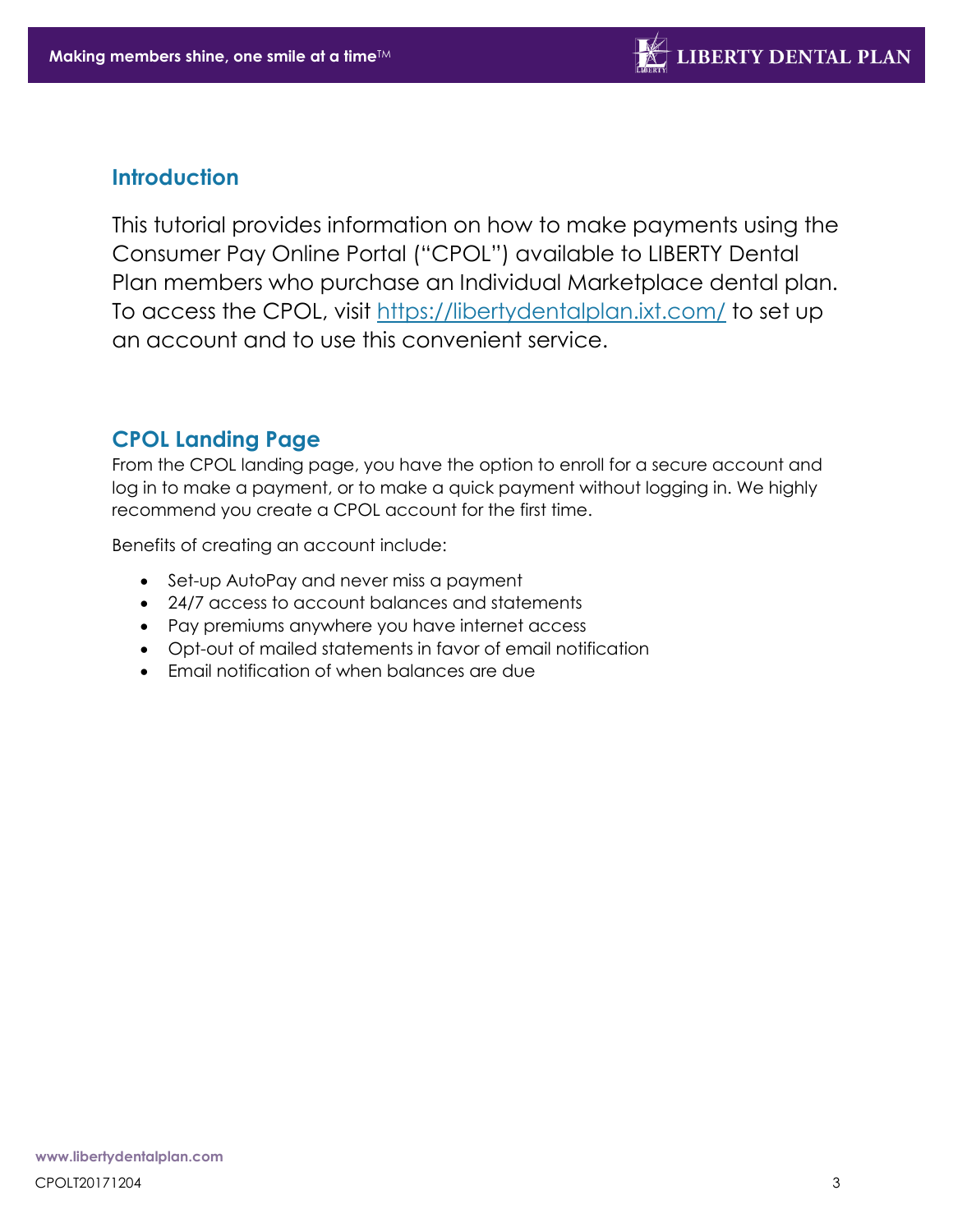

|                                                                                                                                                               |                |                         |            |      | Not a member yet?                                                                                                                                                                                     |
|---------------------------------------------------------------------------------------------------------------------------------------------------------------|----------------|-------------------------|------------|------|-------------------------------------------------------------------------------------------------------------------------------------------------------------------------------------------------------|
| Log in to your account                                                                                                                                        |                |                         |            |      | Benefits of creating an account                                                                                                                                                                       |
| <b>Username</b><br>Password                                                                                                                                   |                |                         | OR         |      | . 24/7 access to account balances and statements<br>. Pay premiums anywhere you have internet access<br>• Set-up AutoPay and never miss a payment<br>. Opt-out of mailed statements in favor of email |
|                                                                                                                                                               |                |                         |            |      | Click the Create an Account button to get started.                                                                                                                                                    |
| <b>LOG IN</b><br>B                                                                                                                                            |                |                         |            |      | <b>CREATE AN ACCOUNT</b><br>A                                                                                                                                                                         |
| Forgot your username and password?                                                                                                                            |                |                         |            |      |                                                                                                                                                                                                       |
| Pay your bill without logging in<br>In a hurry? Want to make a quick payment without<br>creating an account? Click the Pay Now button above to<br>get started | <b>PAY NOW</b> | Ċ                       |            |      |                                                                                                                                                                                                       |
|                                                                                                                                                               |                |                         |            |      | D                                                                                                                                                                                                     |
|                                                                                                                                                               | Home           | <b>Billing Policies</b> | Contact Us | FAQs | <b>Privacy Policy</b>                                                                                                                                                                                 |

© 2017 Change Healthcare. All rights reserved. Site by Changehealthcare.com

Description of Landing Page Menu Options

- Create a CPOL account if you are not enrolled yet
- Log in to the portal if you already have an account
- Make a quick payment without logging in (Not recommended)
- You can access additional information by clicking on the links at the bottom of the landing page. For any question, please click **Contact Us** to retrieve contact info.

### <span id="page-3-0"></span>**CPOL Enrollment**

If you are a new member, you can register for an account by clicking on "CREATE AN ACCOUNT" on the landing page. You will be directed to the online enrollment page.

In order to create an account, you must provide two authentication data elements:

- Date of Birth (MM/DD/YYYY Format)
- Subscriber ID (noted on your statement)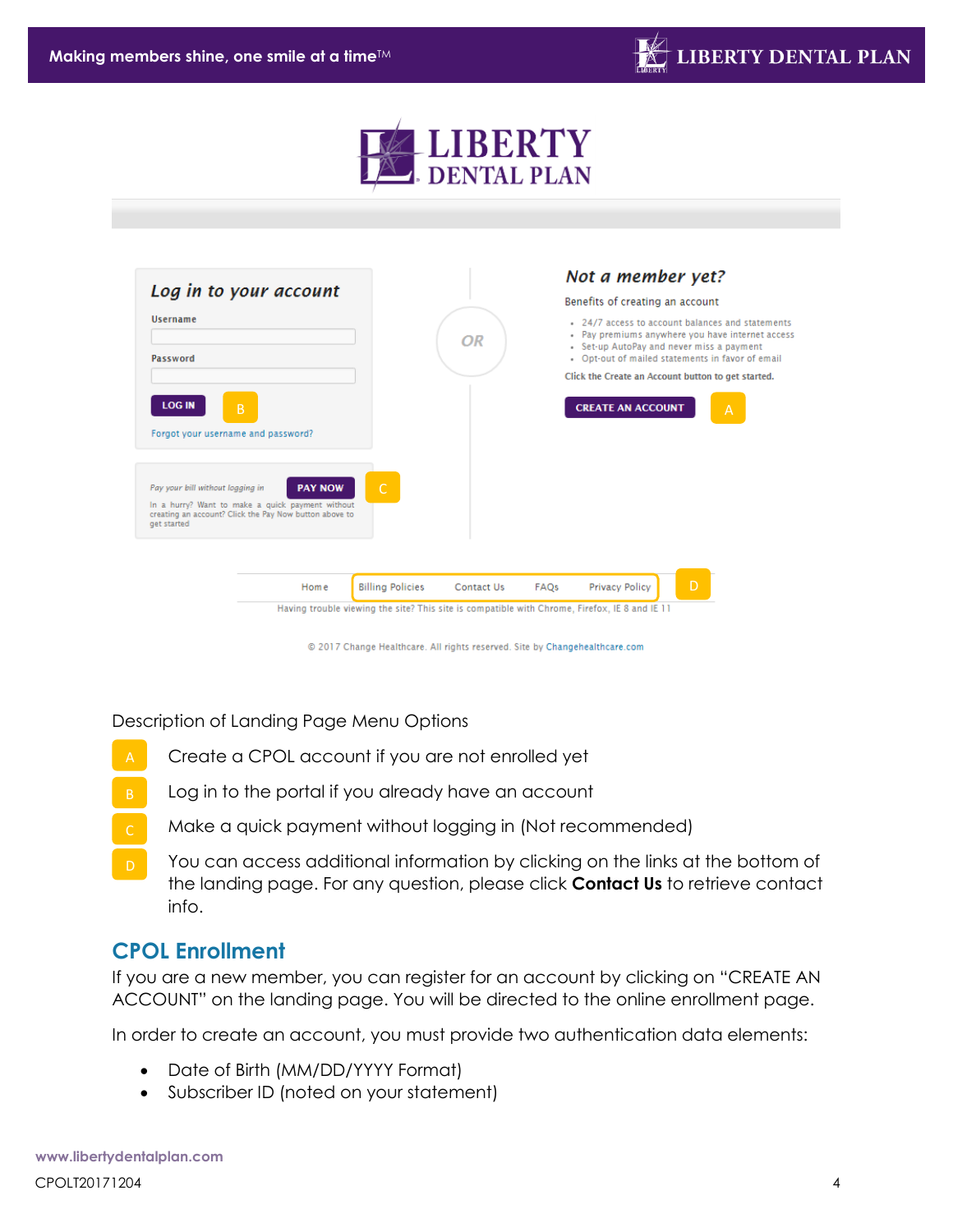# <span id="page-4-0"></span>**Step 1**

#### **Online Enrollment**

\* Required Field

Welcome to the enrollment process for your online account. Begin the process by filling in the information below. The password you provide will be used to access your online account in the future. After enrollment, you will be able to immediately log into the system and view your account information.

#### Online Enrollment Form

Please fill in the information below and press the "Next" button.

| Date of Birth 1 *:            |                                                                                                                                                                                                               |
|-------------------------------|---------------------------------------------------------------------------------------------------------------------------------------------------------------------------------------------------------------|
| Subscriber ID <sup>2</sup> *: |                                                                                                                                                                                                               |
| Username*:                    |                                                                                                                                                                                                               |
| Password*:                    | Password must be a minimum of 8 characters,<br>containing at least 2 letters and 2 numbers.                                                                                                                   |
| Confirm Password*:            |                                                                                                                                                                                                               |
| Email Address*:               | Add a password recovery email address to your account<br>so that we can send you recovery information if you<br>forget your password. We may also use this email to<br>send you account related notification. |
| Confirm Email Address*:       |                                                                                                                                                                                                               |
|                               | <b>Cancel</b><br><b>NEXT</b>                                                                                                                                                                                  |
| <i>MM/DD/YYYY Format</i>      |                                                                                                                                                                                                               |

<sup>2</sup> Enter Subscriber ID noted on your statement

**IMPORTANT:** Double check your username! Usernames cannot be changed after your account is set up.

Password Fundamentals:

- Password must be at least eight (8) characters long
- Must contain at least two (2) alpha characters
- Must contain at least two (2) numeric characters
- Passwords are case sensitive
- CPOL logs users off after 5 minutes of inactivity
- Passwords are valid for 90 days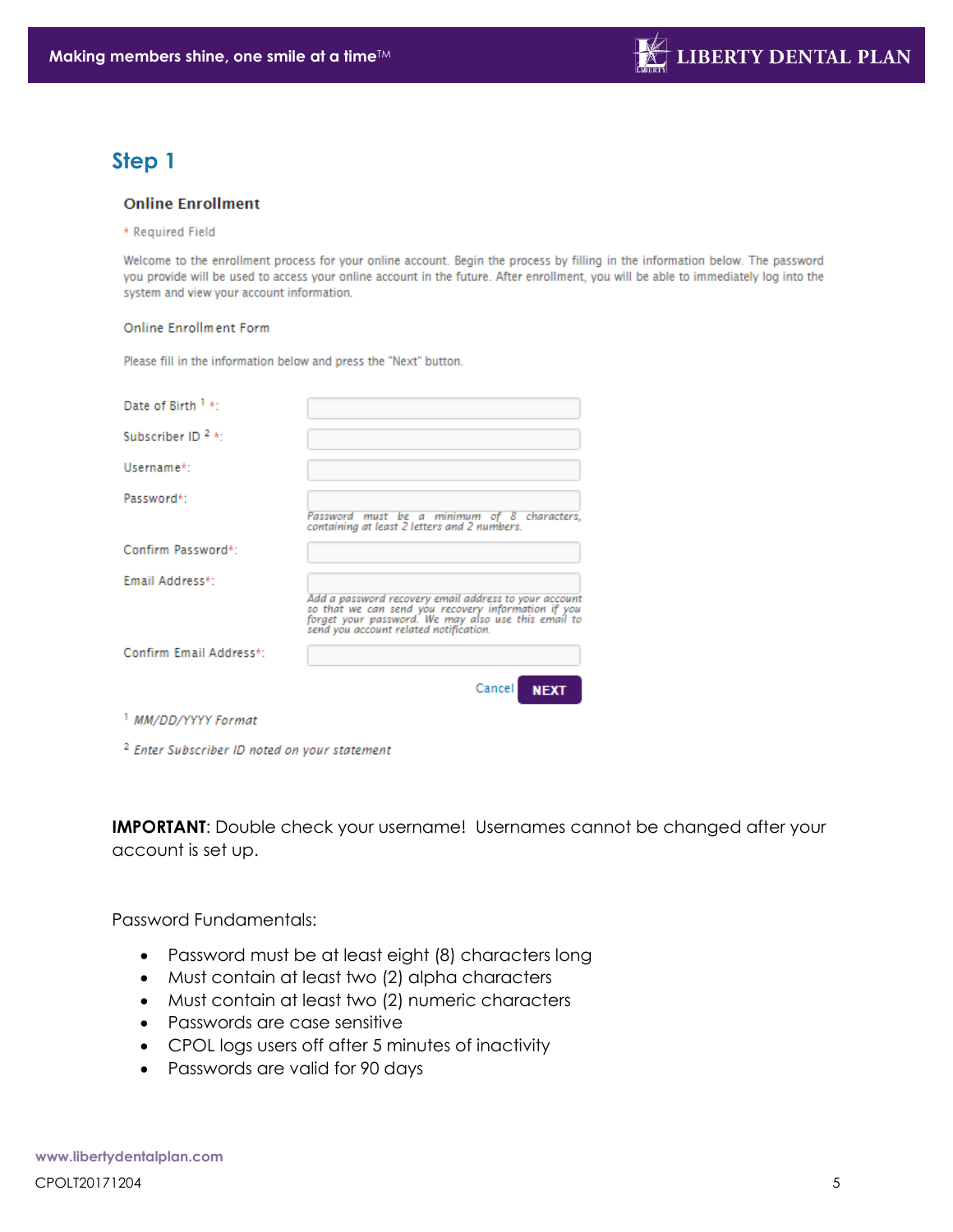### <span id="page-5-0"></span>**Step 2**

In Step 2, your personal information and billing address will be auto-populated based on your statements. TIP: If you want to change your personal information or billing address, please contact the Marketplace directly.

In Step 2, you have the option to opt-in for paperless billing. You may do this by checking "EMAIL" under Communication Settings, and you will receive email notifications when a new statement is available to view in the portal. By default, the email address is the same email address provided in Step 1. Upon selecting "EMAIL", please read the Terms & Conditions below and check "I accept the Terms and Conditions", then click SUBMIT.

You must check either "EMAIL", "MAIL" or both under Communication Settings.

#### **Create an account**

| Step 2<br>Step 1<br>Specify User Info<br>Personal Info | <b>Finish</b><br>Subm it |
|--------------------------------------------------------|--------------------------|
|--------------------------------------------------------|--------------------------|

#### **Enter your Personal Information**

| First Name*: |  |
|--------------|--|
| Last Name*:  |  |

#### **Billing Address**

| Country*:         | <b>United States</b> |
|-------------------|----------------------|
| Address Line 1*:  |                      |
| Address Line 2:   |                      |
| City*:            |                      |
| State*:           | Billing State *      |
| Zip/Postal Code*: |                      |
| Phone Number*:    |                      |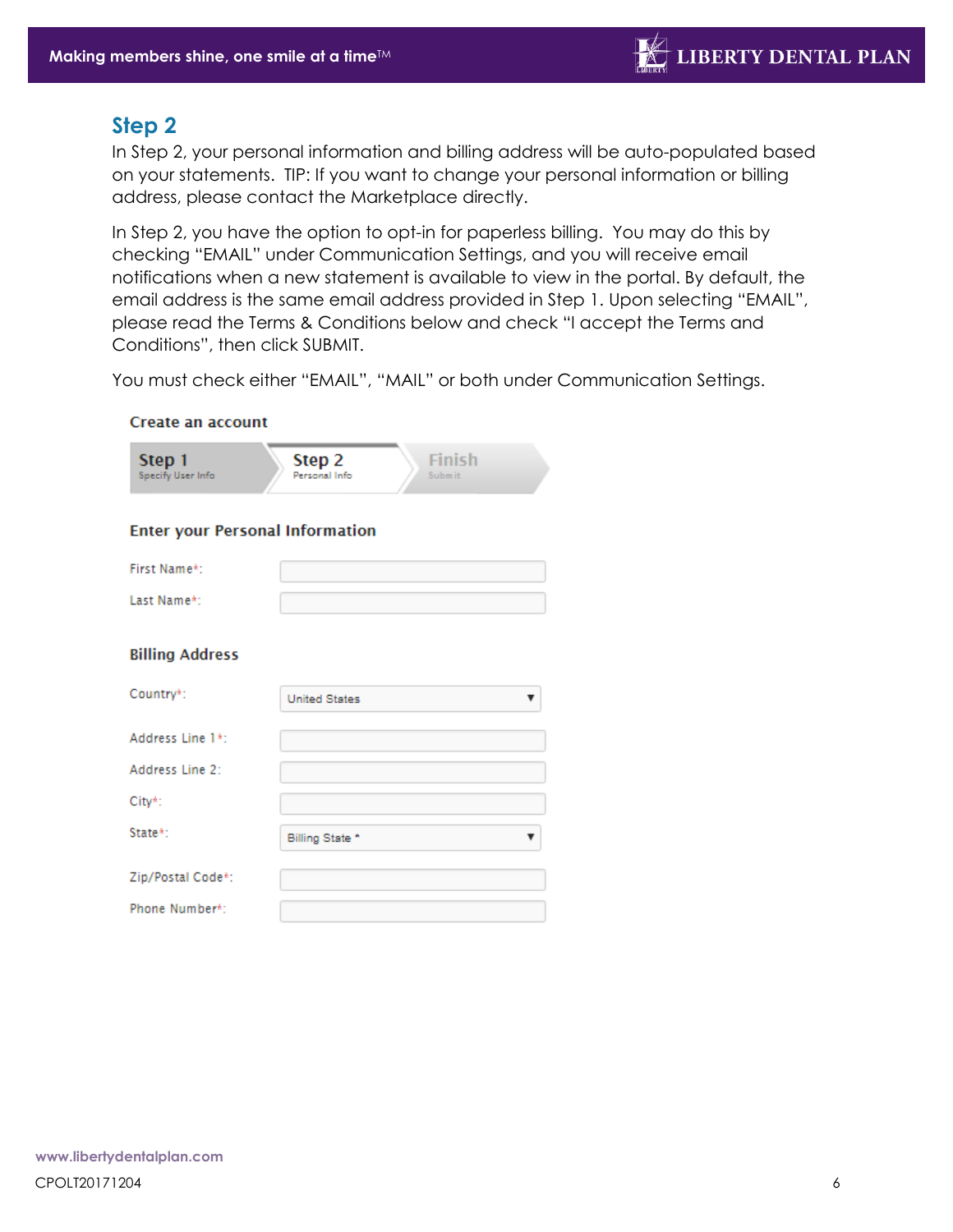# **Communication Settings**

Receive notifications across multiple channels. In addition to your paper statement sign up to receive digital reminders.

#### **CONVENIENT** ۹

When your online statement is ready, you'll receive a digital notification. You can conveniently access and also pay your bill online 24/7.

#### **SAFE**

You will receive secure notifications when your statement is available.

**EMAIL** 

 $\Box$  MAIL

[X] Enter email for electronic documents

Receive notifications by email.

All documents will be printed and mailed to the address on file.

#### **TERMS & CONDITIONS**

By checking 'I accept the Terms and Conditions' and 'Save Settings' below, you are agreeing to receive communications in the modes selected above. If you have selected to receive communications via email, and supplied an email address, you agree to receive all communications, including billing statements and payment due reminders, from your healthcare service provider to the email address you provide. If the email address you provide is a shared address, or is a work address hosted by your employer, note that any information, including personal health or financial data, sent to that address may be accessed by all individuals with the password for the shared account and/or your employer, as applicable. You may update your preferences at any time by revising these selections. Please refer to the Privacy Policy provided on this website for further information.

I accept the Terms and Conditions

Cancel **SUBMIT** 

### <span id="page-6-0"></span>**Step 3**

Once your account has been successfully created, you will see the following confirmation page. You will also receive a confirmation email. Now, you can log in with the username and password to the CPOL portal to view all your bills, set up Auto Pay and manage your preferences.

#### Your account has been created

You may now log in to your account to view documents, pay your bill and manage your preferences.

#### <span id="page-6-1"></span>**LOG IN**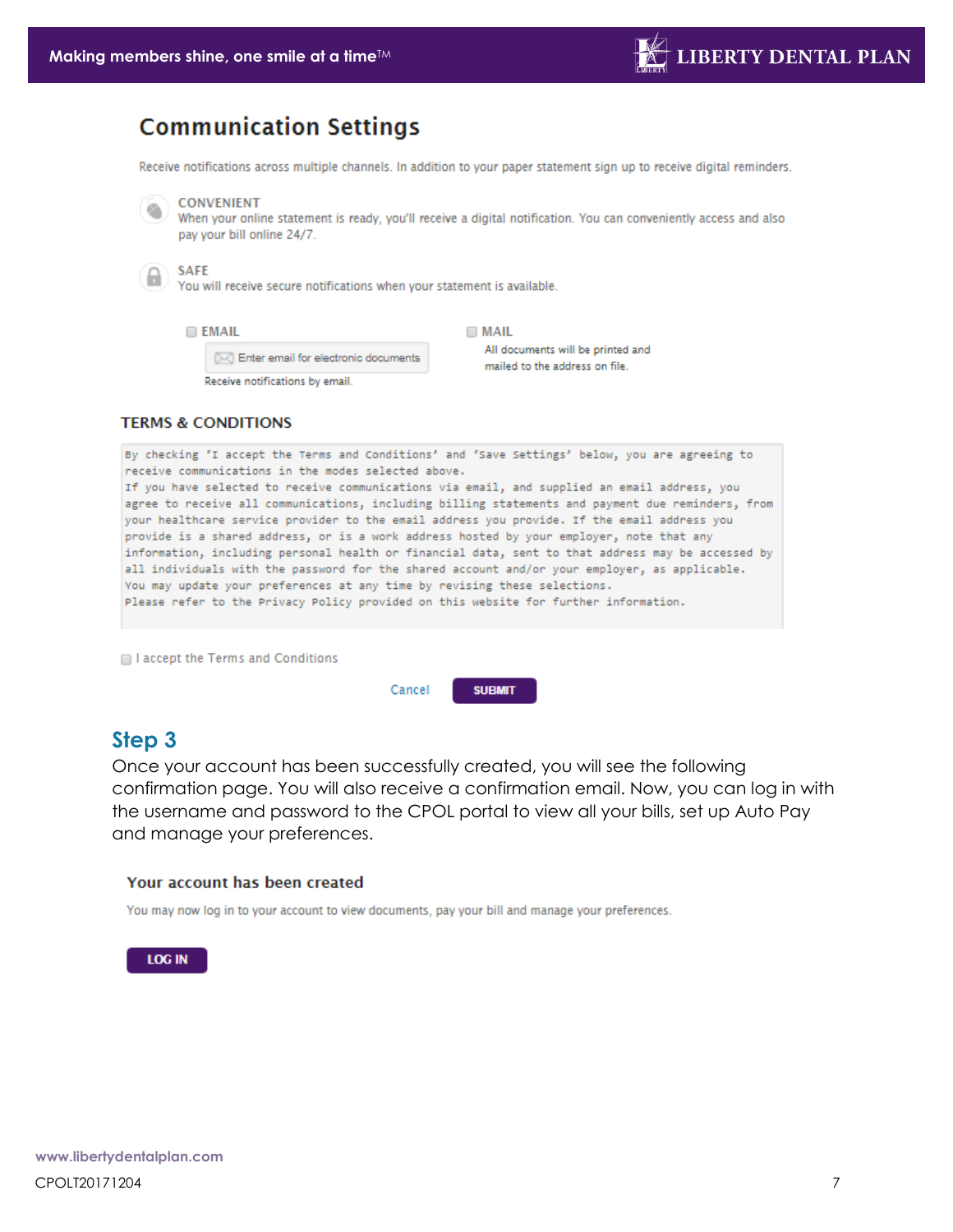### **Username or Password Reset Request**

If you have forgotten your username or password, you can click on "Forgot your username and password?" on the landing page. You will be directed to the following page:

#### **Lost Username or Password**

If you have lost or forgotten your username or password and cannot gain access to your account, click on the appropriate button below. You may also contact customer service at the phone number or email address below.

In order to keep your information secure, you will be required to validate your identity over the phone with a representative.

You may modify your password by logging into the My Account section and selecting Change My Password. Please keep your new username and password in a safe place for future use.



To retrieve your username, provide the email address you designated during the registration process. To recover your password, you will need both the email address and the username you provided during the registration process.

### <span id="page-7-0"></span>**Username request**

#### **Lost Username**

Enter your email address below and your username will be emailed to you.



# <span id="page-7-1"></span>**Password request**

#### **Reset Password**

Enter your username and email address below to recover your password.

| Username:             |        |               |
|-----------------------|--------|---------------|
| <b>Email Address:</b> |        |               |
|                       | Cancel | <b>SUBMIT</b> |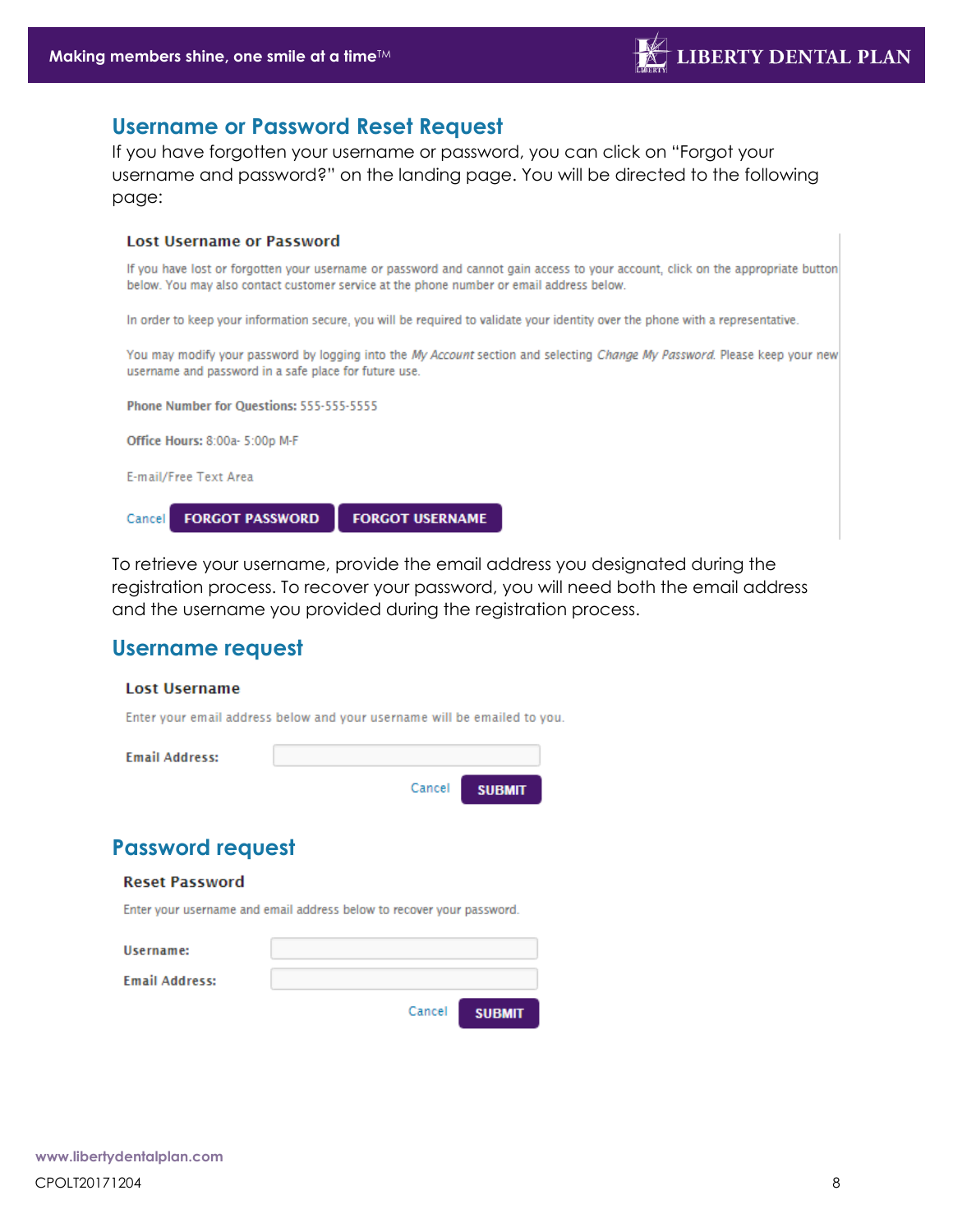### <span id="page-8-0"></span>**CPOL My Account Tab**

Immediately upon sign in, you are directed to the **My Account** page. This serves as the landing page and allows you to complete standard tasks such as viewing PDF statements, and initiating payment transactions.

| <b>My Account</b><br><b>Account Snapshot</b><br><b>Current Unpaid Balance:</b><br><b>Last Payment Made:</b><br><b>Payments Pending:</b><br>This account snapshot represents<br>the total activity for all linked<br>accounts. | \$3.00<br>\$0.00<br>\$0.00[?]<br><b>PAY MY BILL</b><br><b>PAYMENT</b><br><b>OPTIONS</b> | B.         | <b>Your Linked Accounts</b><br>12345678901 *<br><b>Test Account</b><br>Primary Account<br>+ Link an account<br>↓ Auto Pay<br>Manage your linked accounts under My Settings | <b>Helpful Links</b><br>» Billing Policies<br>» Contact Us<br>» FAOs<br>» Privacy Policy<br>» Change Password<br><b>My Settings</b><br><b>Email Address</b><br><b>EDIT</b><br>kshen@changehealthcare.com |
|-------------------------------------------------------------------------------------------------------------------------------------------------------------------------------------------------------------------------------|-----------------------------------------------------------------------------------------|------------|----------------------------------------------------------------------------------------------------------------------------------------------------------------------------|----------------------------------------------------------------------------------------------------------------------------------------------------------------------------------------------------------|
|                                                                                                                                                                                                                               |                                                                                         |            | <b>View All Statements</b>                                                                                                                                                 | Last Payment:<br>\$0.00<br><b>Total Amount Due:</b><br>\$3.00<br><b>COMMUNICATION SETTINGS</b>                                                                                                           |
| <b>All Statements Due</b><br><b>Subscriber Number</b>                                                                                                                                                                         | <b>Name</b>                                                                             | Amount Due | Statement Details*                                                                                                                                                         | <b>SECURE &amp; CONVENIENT</b>                                                                                                                                                                           |
| 12345678901                                                                                                                                                                                                                   | <b>Test Account</b>                                                                     | \$3.00     | $\overline{A}$<br>View More<br>人<br>Total Amount Due \$3.00                                                                                                                | $\mathsf{C}$<br><b>Email notifications</b>                                                                                                                                                               |

\*You can view your statement as a PDF by downloading the Adobe Acrobat Reader here.

- Selecting the VIEW MORE button, located in the Statement Details column under View All Statements, enables additional statement information. The PDF link provides you with a copy of the applicable document in PDF. Adobe Reader must be locally installed to use this option.
- Selecting PAY MY BILL or PAYMENT OPTIONS button in the Account Snapshot, you will be directed to the Payment Options page. *This is only available when you have a positive balance.*
- Allows you to sign up for paperless billing if you haven't opted in during CPOL registration.
- You can update your email address on file by clicking on "EDIT". Any changes to your email address will only apply to your CPOL account. To change the email address that was used when you enrolled onto an Individual Marketplace dental plan, please notify the Marketplace.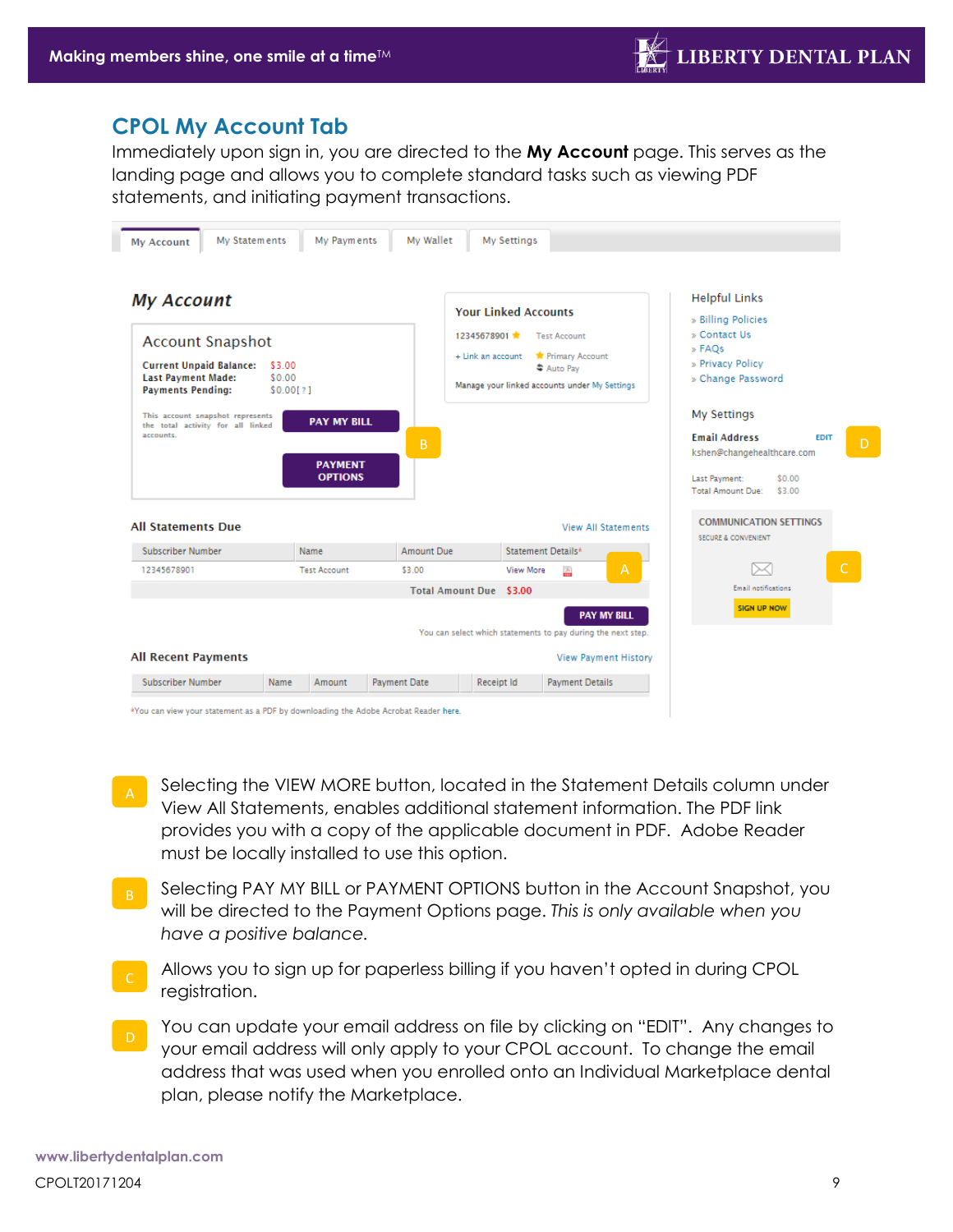### <span id="page-9-0"></span>**Make a payment when you have positive balance**

When you have a positive balance, and are ready to make a payment, click on either PAY MY BILL or PAYMENT OPTIONS button in the Account Snapshot to be directed to the Payment Options page. You have the option to make one-time payment or SET UP AUTOPAY.

To avoid missing a premium payment, we highly recommend you SET UP AUTOPAY to turn on automated recurring payments.

# **Pay My Bill**

Now you can manage your bill payment process online! It's fast. Your bill can be paid in minutes without the hassle of finding stamps or envelopes. We have several different payment options for your convenience, too. Need to pay down your existing account balance over a period of time? You can create a custom Payment Plan to schedule recurring weekly or monthly payments and designate the amount you'd like to pay each time. Or, you can use our Auto Pay option to pay new bills as they are due - similar automatic payment feature for important bills like utility or mortgage payments, ideal if are receiving long-term care, physical therapy or recurring appointments.

#### **Payment Options**

#### Pay in Full

Ready to pay your existing account balance in full? Simply click Pay in full below to get started.

**PAY IN FULL** 

#### **Pay Other Amount**

Ready to pay a portion of your existing account balance? Simply click Partial Payment below to select your payment amount and payment method

**PARTIAL PAYMENT** 

#### **Auto Pav**

Schedule automatic payments for future bills, recurring, and upcoming medical care. Future payments can be scheduled using the payment preferences you designate.

**SET UP AUTOPAY** 

#### Statements Due Select the statements that you wish to pay

| Subscriber Number | Name                | Amount Due | View Statement* |
|-------------------|---------------------|------------|-----------------|
| 12345678901       | <b>Test Account</b> | \$3.00     | View More       |

<span id="page-9-1"></span>\*You can view your statement as a PDF by downloading the Adobe Acrobat Reader here.

#### Total Amount for this Payment: \$3.00

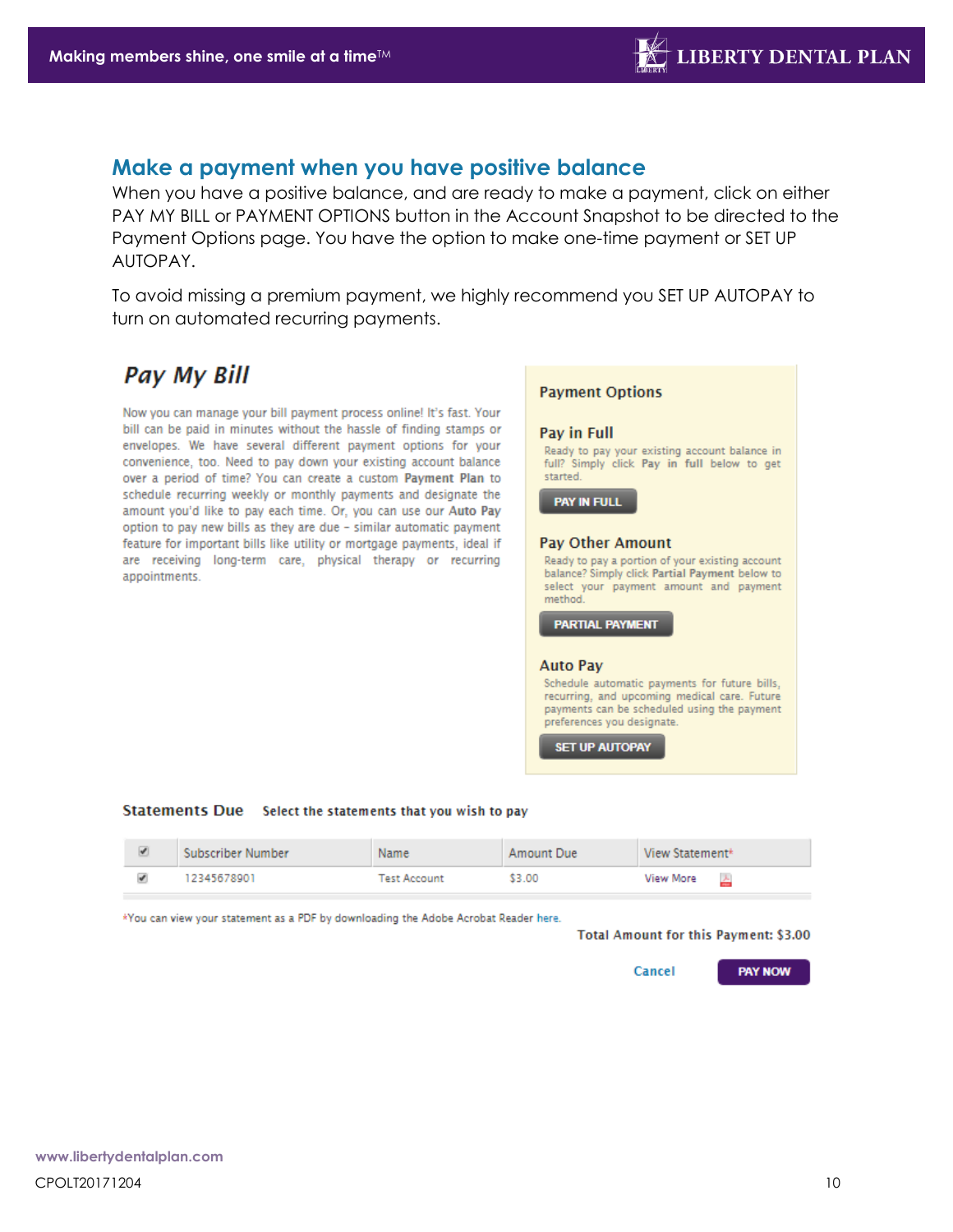**IMPORTANT TIP:** Payments cannot be made for \$0 balances or balances appearing in parentheses. Amounts shown in parentheses mean you have a credit. When this occurs, the credit will be applied to your next statement.

| My Statements<br>My Account                                                                        |           | My Payments | My Wallet               | My Settings                |
|----------------------------------------------------------------------------------------------------|-----------|-------------|-------------------------|----------------------------|
| <b>My Account</b>                                                                                  |           |             |                         |                            |
| <b>Account Snapshot</b>                                                                            |           |             |                         |                            |
| <b>Current Unpaid Balance:</b>                                                                     | (S7, 72)  |             |                         |                            |
| <b>Last Payment Made:</b>                                                                          | \$7.72    |             |                         |                            |
| <b>Payments Pending:</b>                                                                           | \$0.00[?] |             |                         |                            |
| Payments made before the creation<br>of your IVR or Portal account may                             |           | PAY MY BILL |                         |                            |
| not be reflected in the Last<br>Payment Made under the Account<br>Snapshot. Those payments will be |           |             |                         |                            |
| reflected in your next monthly<br>statement.                                                       |           |             |                         |                            |
|                                                                                                    |           |             |                         |                            |
| <b>All Statements Due</b>                                                                          |           |             |                         | <b>View All Statements</b> |
| Subscriber Number                                                                                  | Name      |             | Amount Due              | Statement Details*         |
| 43                                                                                                 |           |             | (57.72)                 | <b>View More</b>           |
|                                                                                                    |           |             | <b>Total Amount Due</b> | (S7.72)                    |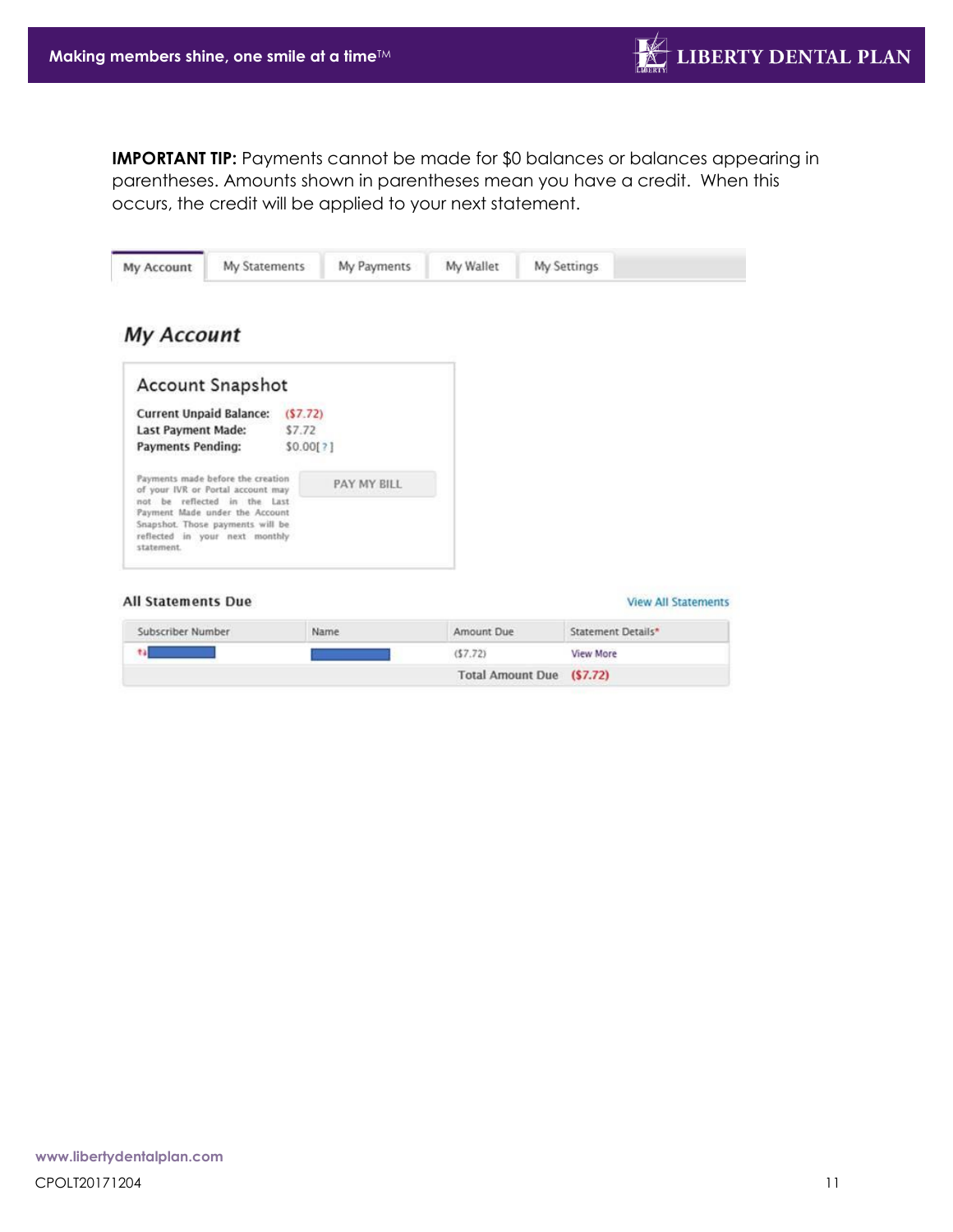### **Set up Auto Pay**

There are two ways to set up an Auto Pay plan:

- If you have a positive balance, you can go to Pay My Bill and click on "SET UP AUTOPAY" from the Payment Options menu bar on the right
- If you don't have a positive balance, you can click on **My Settings** tab. At the bottom you will find the Auto Pay section. Click on the link provided under Auto Pay.

| My Account                                                                                                                    | My Wallet<br>My Statements<br>My Payments<br><b>My Settings</b>                                   |                                                                                          |
|-------------------------------------------------------------------------------------------------------------------------------|---------------------------------------------------------------------------------------------------|------------------------------------------------------------------------------------------|
| <b>My Settings</b><br>• Mailing and email addresses<br><b>Profile Information</b> FDIT                                        |                                                                                                   | <b>Helpful Links</b><br>» Billing Policies<br>» Contact Us<br>» FAQs<br>» Privacy Policy |
| <b>Name and Mailing</b><br><b>Address</b>                                                                                     | <b>Test KShen</b><br>123 Main St<br>Anywhere, CA 54321                                            | » Update Mailing Address<br>» Change Password                                            |
| <b>Email Address</b>                                                                                                          | kshen@changehealthcare.com                                                                        |                                                                                          |
| Password                                                                                                                      | ***************                                                                                   |                                                                                          |
| Communication Preferences                                                                                                     | <b>FDIT</b>                                                                                       |                                                                                          |
| Notifications will be sent using below delivery methods:<br>. Mail - Documents will be printed and mailed to address on file. |                                                                                                   |                                                                                          |
| Auto Pay                                                                                                                      |                                                                                                   |                                                                                          |
|                                                                                                                               | You currently don't have any auto pay setup. If you want to setup an auto pay, please click here. |                                                                                          |
|                                                                                                                               |                                                                                                   |                                                                                          |

You will be directed to the "Set Up Auto Pay" page: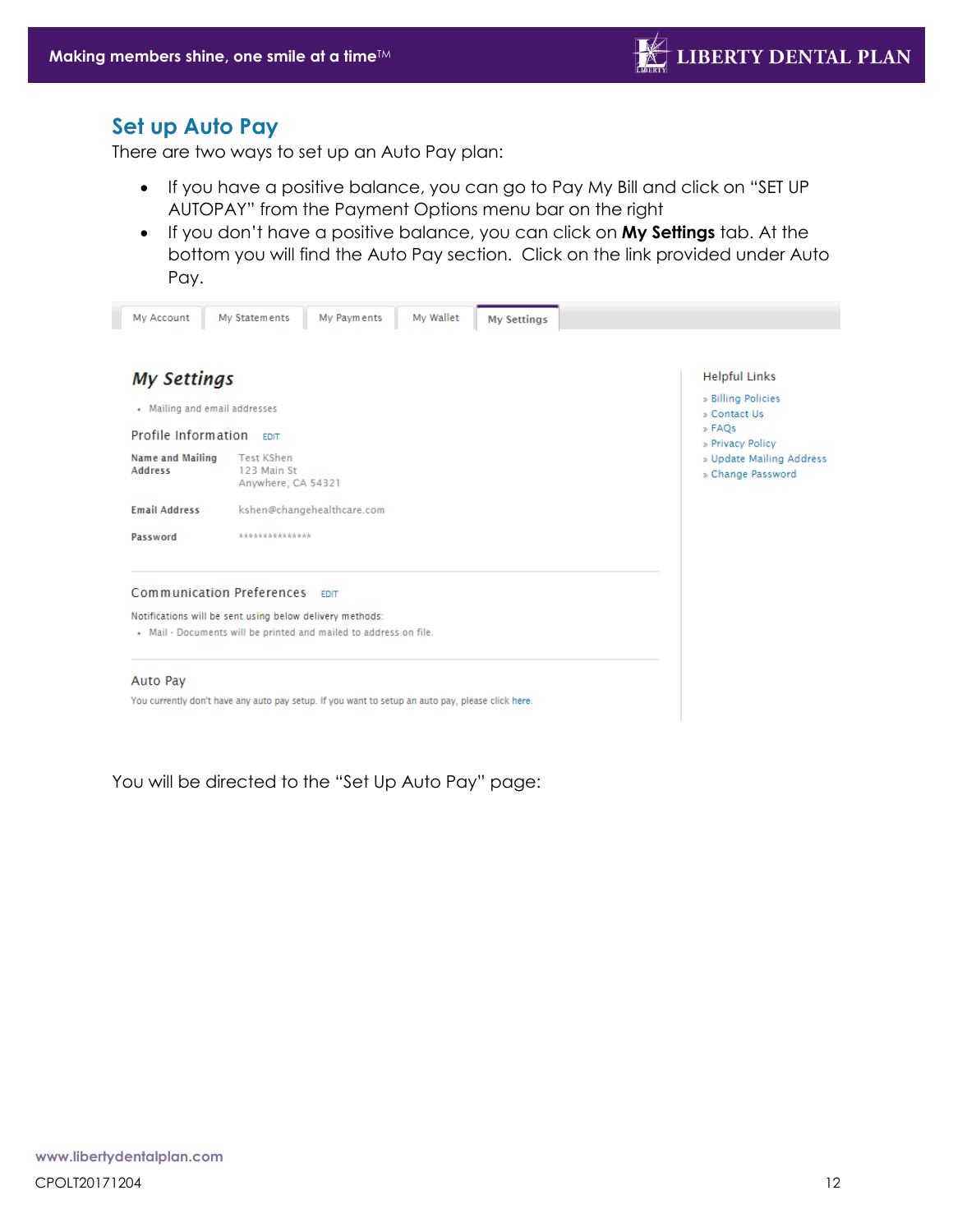| œ                 | Set Up Auto Pay             | <b>Quick Benefits of Setting Up</b><br><b>Auto Pay on Your Account</b> |                                                                                                                                     |
|-------------------|-----------------------------|------------------------------------------------------------------------|-------------------------------------------------------------------------------------------------------------------------------------|
| Select an account | <b>GET STARTED &gt;&gt;</b> | <b>*</b> Primary Account                                               | Pay off your existing account balance over<br>time. Schedule future payments with the<br>ability to modify the frequency and amount |
| <b>Select</b>     | <b>Account Number</b>       | <b>Name</b>                                                            | of payments.                                                                                                                        |
|                   | 01/08/2086                  | <b>Test Account</b>                                                    | <b>Your Benefits</b><br>- No need to remember!<br>- No late fees                                                                    |

The Auto Pay feature is set up at the account level. Only one account can be used to set up one Auto Pay plan. Please select (check) an account, then click "GET STARTED >>":



# <span id="page-12-0"></span>**Step 1**

In step 1, you will be asked to provide Payment Information.

- Select a Payment Method: You can use credit card, debit card, or eCheck. If you have saved your payment information in **My Wallet**, you can use that payment method from My Wallet.
- Select a Payment Amount:
	- o Pay Full Balance: automatically pay the full balance on your statement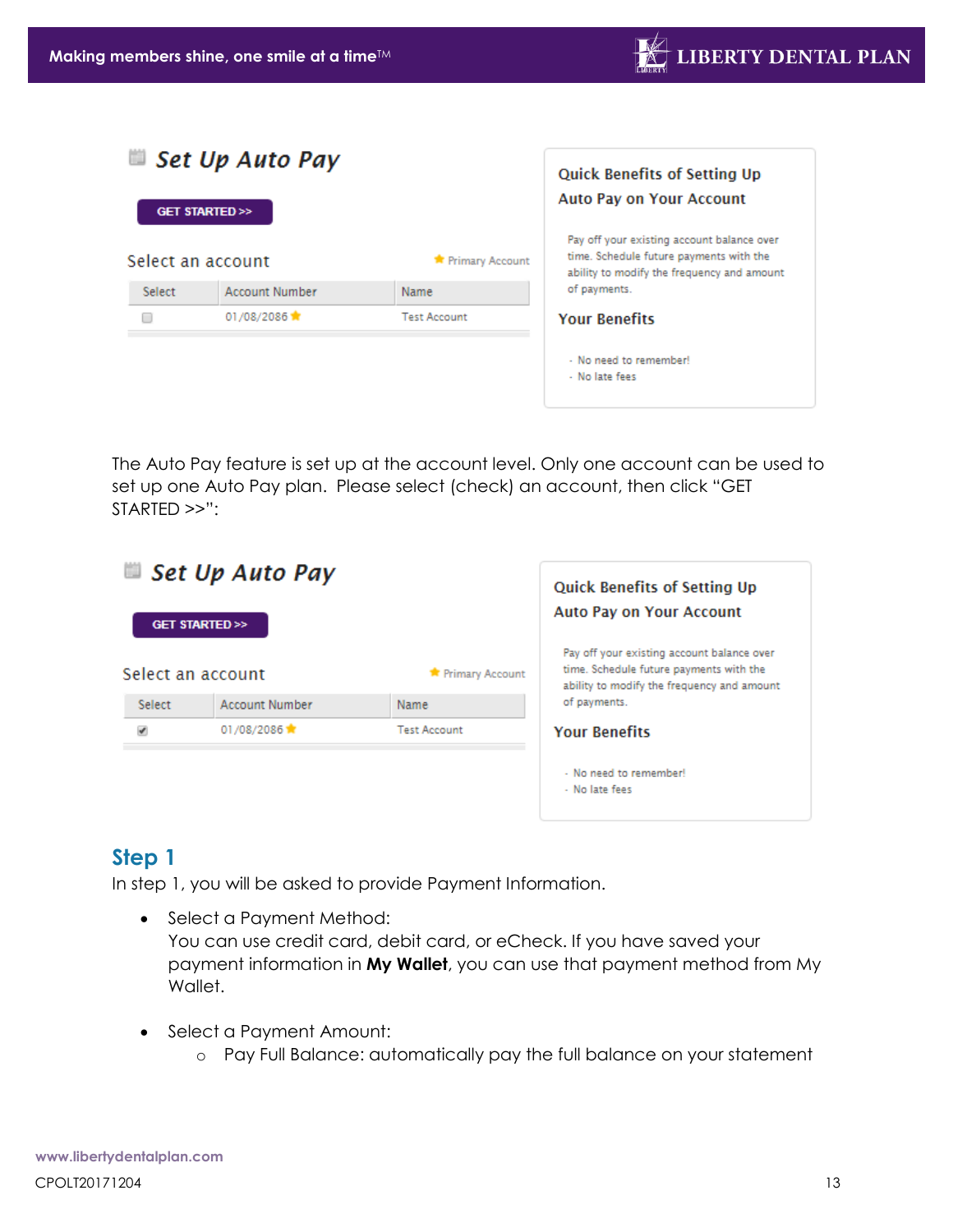- o Choose a Maximum Payment Amount: the selected Payment Method will be charged either the Maximum Payment Amount entered, or your full account balance, whichever is less.
- Payment will be processed "15 days after Statement Date". If your Auto Pay plan is activated on 1/10/2018, it works this way:
	- $\circ$  If you have a statement due with a Statement Date of 1/1/2018, when you activate the Auto Pay plan on 1/10/2018, the payment processing date has passed (1/6/2018). **Please make sure to make a one-time payment against this statement.** Your next monthly statement (Statement Date =  $2/1/2018$ ) will be automatically paid on  $2/16/2018$ .
	- $\circ$  If you have a statement due with a Statement Date of 1/8/2018, when you activate the Auto Pay plan, the payment processing date has NOT passed (1/13/2018). On 1/13/2018, an automatic payment will be processed against the statement. Your next monthly statement (Statement Date = 2/8/2018) will be automatically paid on 2/23/2018.
	- o You can create an Auto Pay plan even if you don't have any outstanding statement/positive balance. In this scenario, when your next statement is published, an automatic payment will be made against the statement, 15 days after the Statement Date.
- End Date:

Based on your insurance term, you can select an End Date for the recurring payments to stop.

- o This option is no longer available. If you have set up an Auto Pay profile with an end date, you will receive an email notification when your Auto Pay profile has expired. Please make sure to set up a new Auto Pay profile to continue using the Auto Pay option.
- Preferences:

For your convenience, you can save the payment method you select to **My Wallet**, which can be used for future payments. You can pick a Nickname for the payment method, and select it to be your default payment method.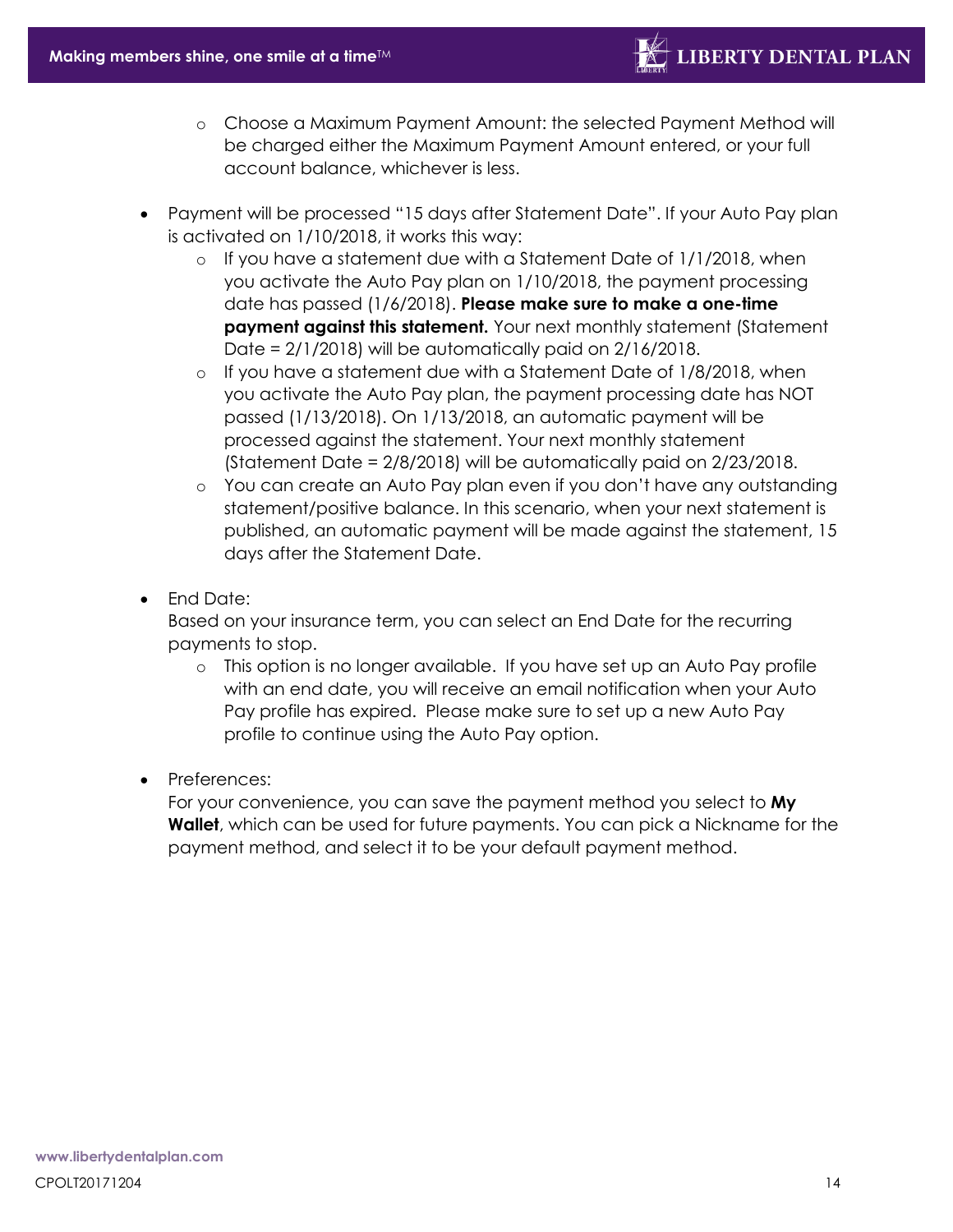# Set Up Auto Pay

**Finish** Step 1 Step 2 Provide Payment Info Review Your Info **Enrollment Confirmation** 

# **Provide Payment Information**

### **Select a Payment Method**

⊙Credit Card or Debit Card ©eCheck

| Use this card from My Wallet |   |
|------------------------------|---|
| Visa 1111                    | v |
| ◉Use a new card              |   |
|                              |   |

### Use a new credit card

\* Required Field

| <b>Payment Method*:</b>     | Visa                 | DISCOVER<br><b>VISA</b> |
|-----------------------------|----------------------|-------------------------|
| Card Number <sup>*</sup> :  |                      |                         |
| Name on Card <sup>*</sup> : | Test Account         |                         |
| <b>Expiration Date*:</b>    | 2017<br>01 - January |                         |

<sup>®</sup> Pay Full Balance

O Maximum Payment Amount

The selected Payment Method will be charged your full account balance.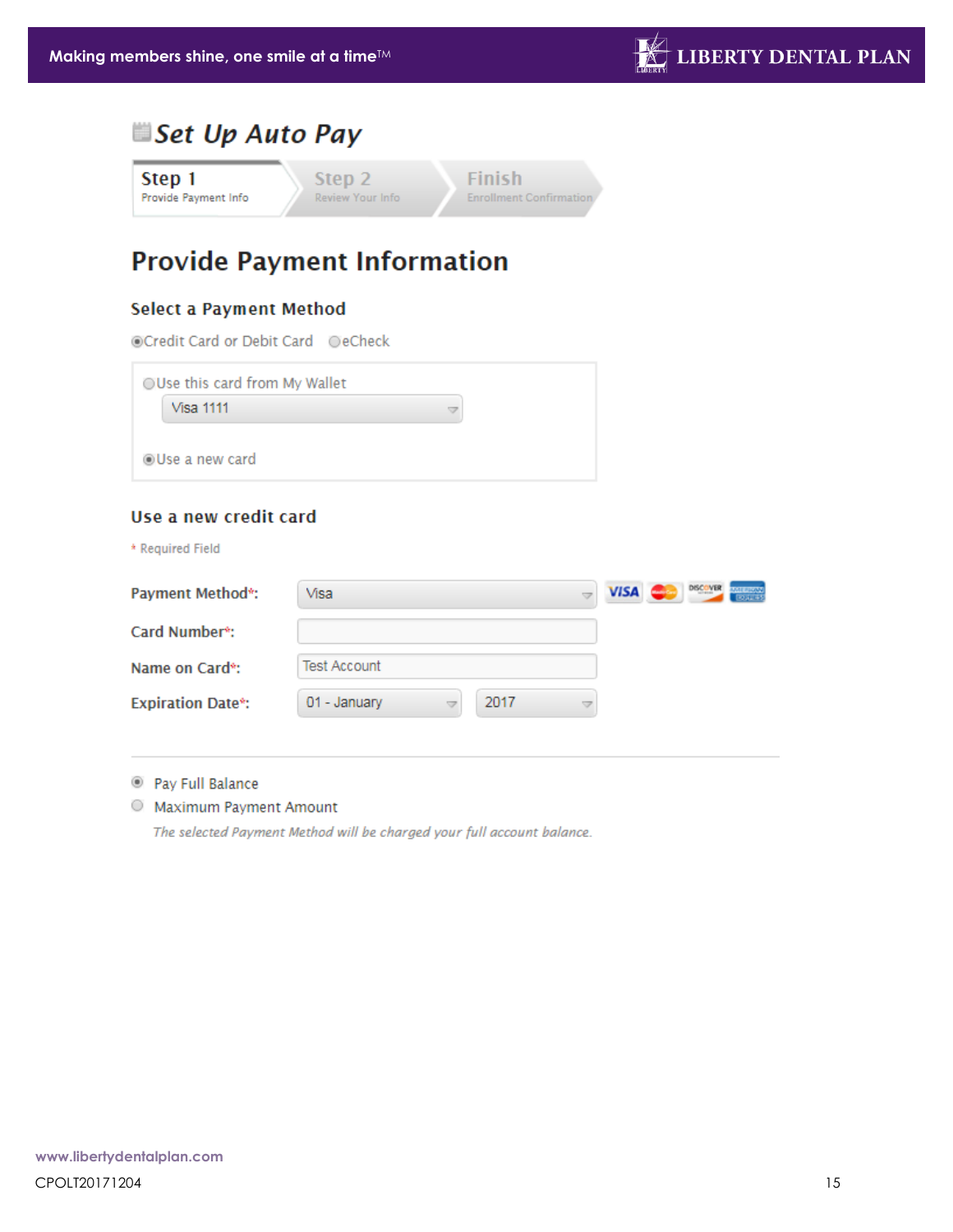

The selected Payment Method will be charged your full account balance.

<span id="page-15-0"></span>

| Payment will be<br>processed: | 15 days after Statement Date                                             |                                                   |
|-------------------------------|--------------------------------------------------------------------------|---------------------------------------------------|
| <b>Billing Address</b>        |                                                                          |                                                   |
| Country*:                     | United States                                                            |                                                   |
| Address Line 1*:              |                                                                          |                                                   |
| <b>Address Line 2:</b>        |                                                                          |                                                   |
| Billing City*:                |                                                                          |                                                   |
| <b>Billing State*:</b>        | Billing State *                                                          |                                                   |
| Zip/Postal Code*:             |                                                                          |                                                   |
| Email Address*:               |                                                                          | Email address is for delivery<br>of receipt only. |
| Phone Number*:                |                                                                          |                                                   |
| <b>Preferences</b>            |                                                                          |                                                   |
|                               | $\Box$ Save this card to My Wallet, so I can reuse it for later payments |                                                   |
| Card Nickname:                |                                                                          | [?]                                               |
|                               | Make this my default credit card                                         |                                                   |
|                               | Cancel                                                                   | <b>REVIEW YOUR INFORMATION</b>                    |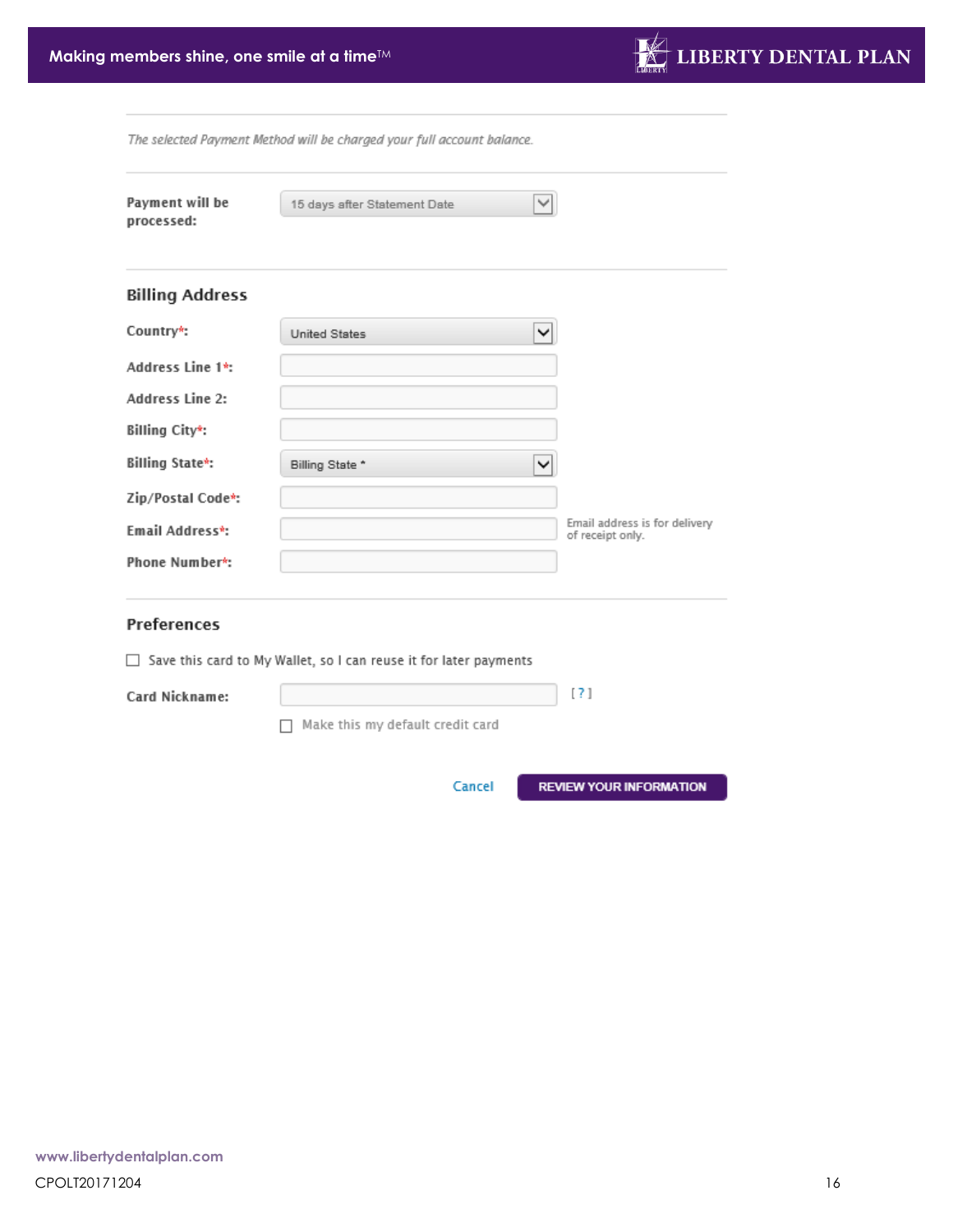# **Step 2**

In Step 2, you can review your information and make changes if you want.



# **Review your Enrollment Information**

#### **Payment Details EDIT**

**Name** 

**Test Account** 

**Card Number** 

**Enrolled Account Details** 



**Billing Address Test Account** 123 Main St Anywhere, CA 54321

**Setup Date** 

October 27, 2017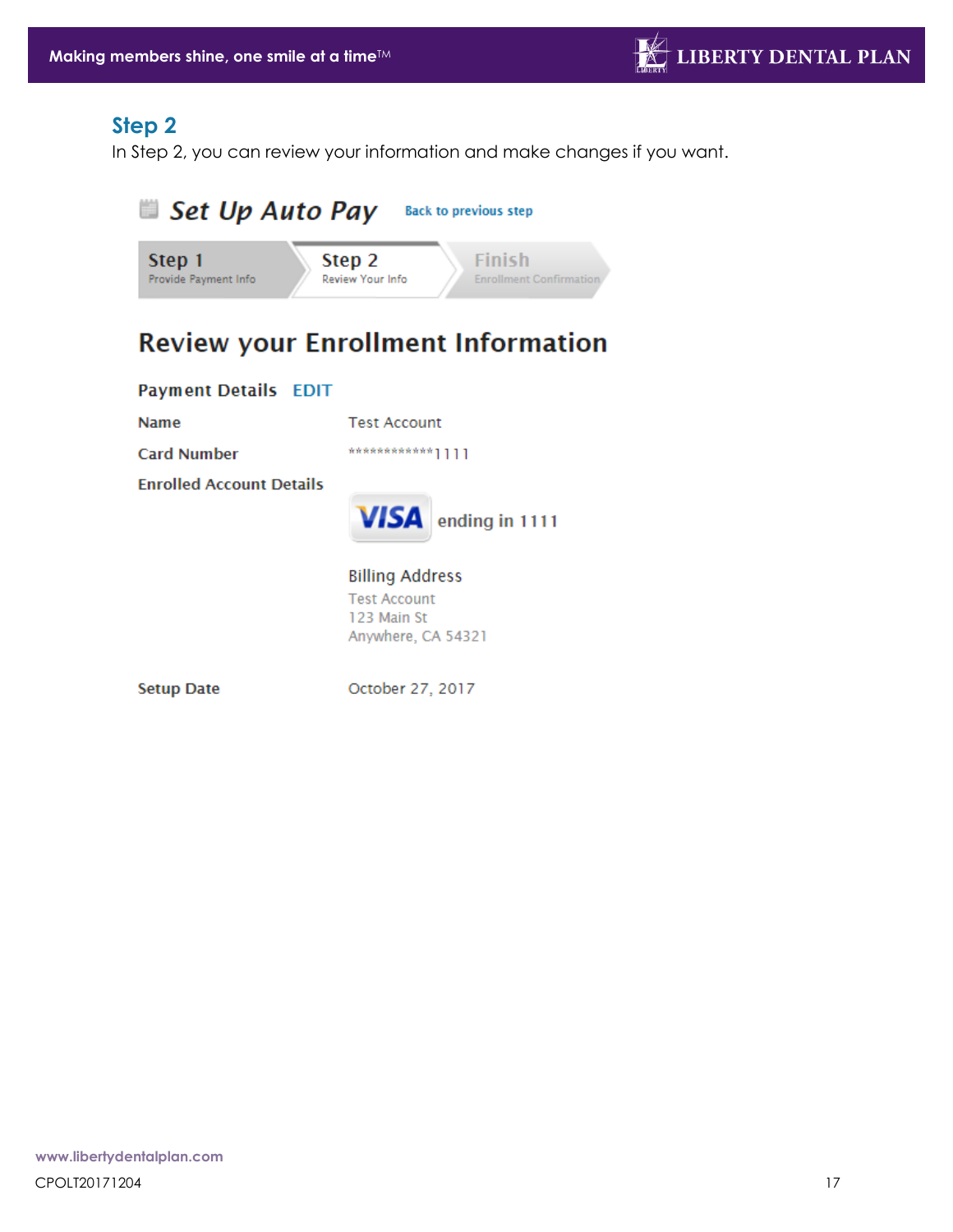# <span id="page-17-0"></span>**Step 3**

The final step confirms that your Auto Pay plan is set up. You will receive a confirmation email.

<span id="page-17-1"></span>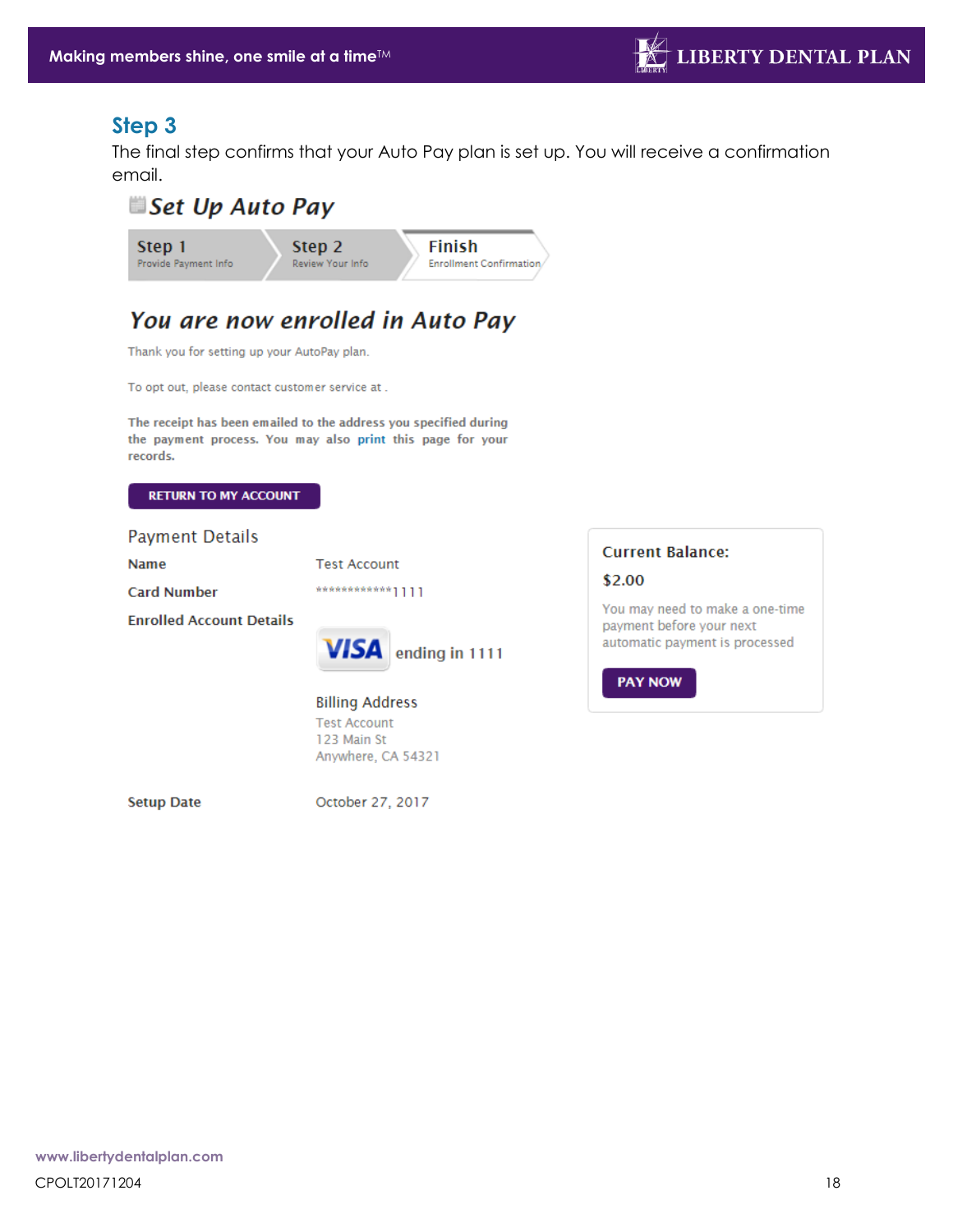## **Manage Auto Pay plan**

To manage your Auto Pay plan, go to **My Settings** tab. At the bottom you will find Auto Pay section. You can Edit or Delete an Auto Pay plan. For more info, please refer to CPOL My Settings Tab below.

<span id="page-18-0"></span>

| My Account                                | My Statements                                                                                                                 | My Payments                | My Wallet       | <b>My Settings</b> |                   |                                                 |
|-------------------------------------------|-------------------------------------------------------------------------------------------------------------------------------|----------------------------|-----------------|--------------------|-------------------|-------------------------------------------------|
|                                           |                                                                                                                               |                            |                 |                    |                   |                                                 |
| <b>My Settings</b>                        |                                                                                                                               |                            |                 |                    |                   | <b>Helpful Links</b>                            |
| Profile Information                       |                                                                                                                               |                            |                 |                    |                   | » Billing Policies<br>» Contact Us              |
| <b>Name and Mailing</b><br><b>Address</b> | <b>Test KShen</b><br>123 Main St<br>Anywhere, CA 54321                                                                        |                            |                 |                    |                   | » FAOs<br>» Privacy Policy<br>» Change Password |
| <b>Email Address</b>                      |                                                                                                                               | kshen@changehealthcare.com |                 |                    |                   |                                                 |
| Password                                  | ***************                                                                                                               |                            |                 |                    |                   |                                                 |
| <b>Linked Accounts</b>                    | Notifications will be sent using below delivery methods:<br>- Mail - Documents will be printed and mailed to address on file. |                            |                 |                    | Primary Account   |                                                 |
| <b>Account Number</b>                     |                                                                                                                               | Name                       |                 | Date Linked        |                   |                                                 |
| 12345678901                               |                                                                                                                               | <b>Test Account</b>        |                 | October 25, 2017   |                   |                                                 |
|                                           |                                                                                                                               |                            |                 |                    | + Link An Account |                                                 |
| Auto Pay                                  | <b>ADD</b>                                                                                                                    |                            |                 |                    |                   |                                                 |
| Name                                      | Max Payment Amount                                                                                                            | Setup Date                 | <b>End Date</b> | <b>Status</b>      |                   |                                                 |
| <b>Test Account</b>                       | N/A                                                                                                                           | 10/25/2017                 | 10/28/2017      | Deactivated        | Edit X Delete     |                                                 |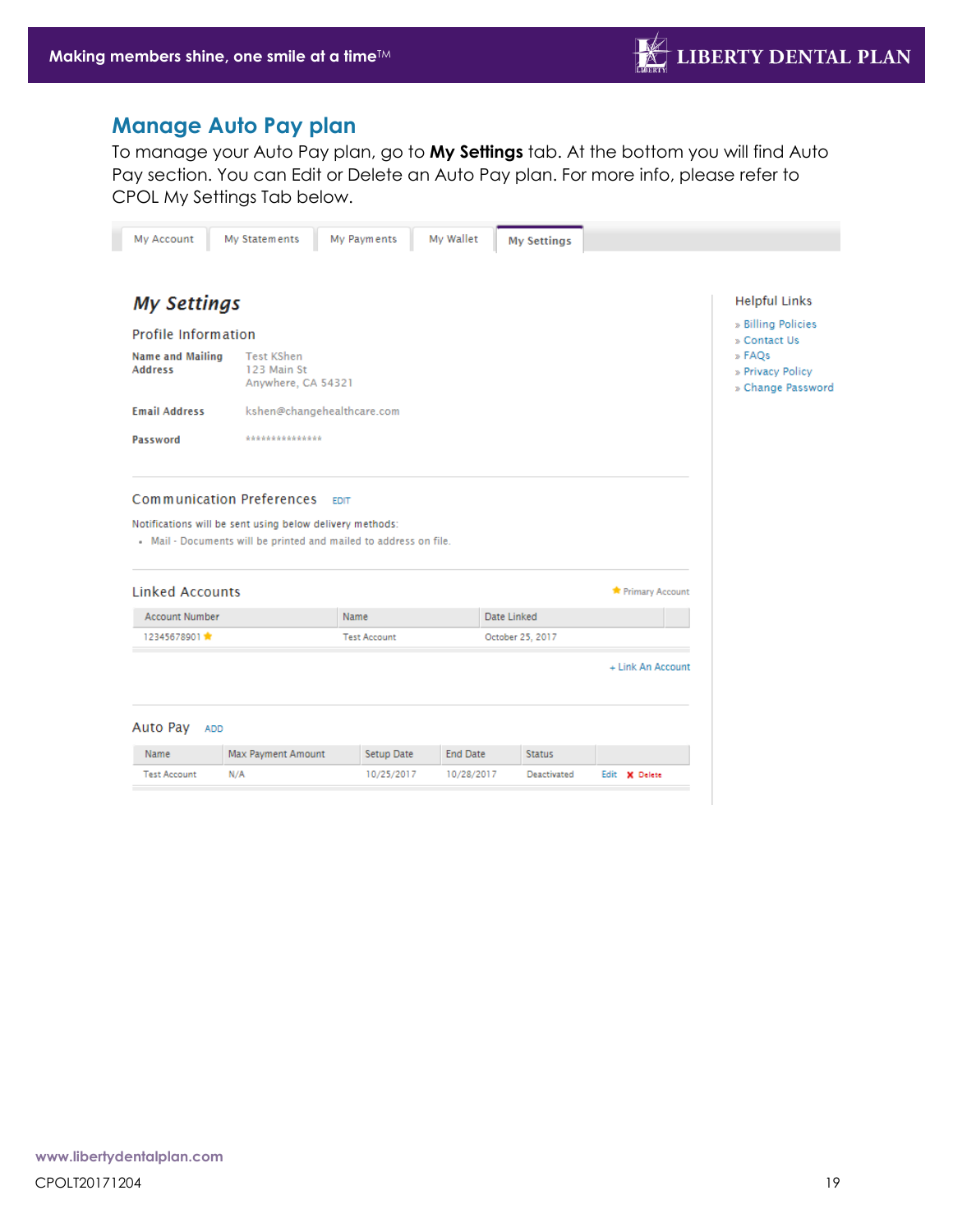# **CPOL My Statements Tab**

The **My Statements** tab displays a historical view of statements or invoices that have been published to CPOL.

You can filter statements using one of the following queries:

- Data Range
- Name

| My Account<br>My Statements | My Payments | My Wallet | My Settings             |  |
|-----------------------------|-------------|-----------|-------------------------|--|
|                             |             |           |                         |  |
| <b>My Statements</b>        |             |           | <b>Account Snapshot</b> |  |

Want to see your statements? You can easily search by statement date and member name, view a list of outstanding statements pending payment or view a complete list of previous statements in the sections below.

| <b>Account Snapshot</b>        |                    |
|--------------------------------|--------------------|
| <b>Current Unpaid Balance:</b> | \$2.00             |
| Last Payment Made:             | \$1.00             |
| <b>Payments Pending:</b>       | \$1.00 [?]         |
|                                | <b>PAY MY BILL</b> |

#### **Filter Statements By...**

| Date Range | 8.8.8.8<br>to<br><b>FILL</b> | 8888<br>٠<br><b>First</b> |
|------------|------------------------------|---------------------------|
| Name       | <b>SEARCH</b><br>₩           | Clear                     |

#### **Statements Due**

| Subscriber Number | Name                | Amount Due                     | Statement Details* |
|-------------------|---------------------|--------------------------------|--------------------|
| 12345678901       | <b>Test Account</b> | \$2.00                         | View More          |
|                   |                     | <b>Total Amount Due \$2.00</b> |                    |

\*You can view your statement as a PDF by downloading the Adobe Acrobat Reader here.



You can select which statements to pay during the next step.

#### **Previous Statements**

| Subscriber Number | Name         | Amount Due | Statement Details* |  |
|-------------------|--------------|------------|--------------------|--|
| 12345678901       | Test Account | \$3.00     | View More          |  |
| _____             |              |            |                    |  |

\*You can view your statement as a PDF by downloading the Adobe Acrobat Reader here.

<span id="page-19-0"></span>First Next Prev Last

Showing 1 - 1 of 1

Show 10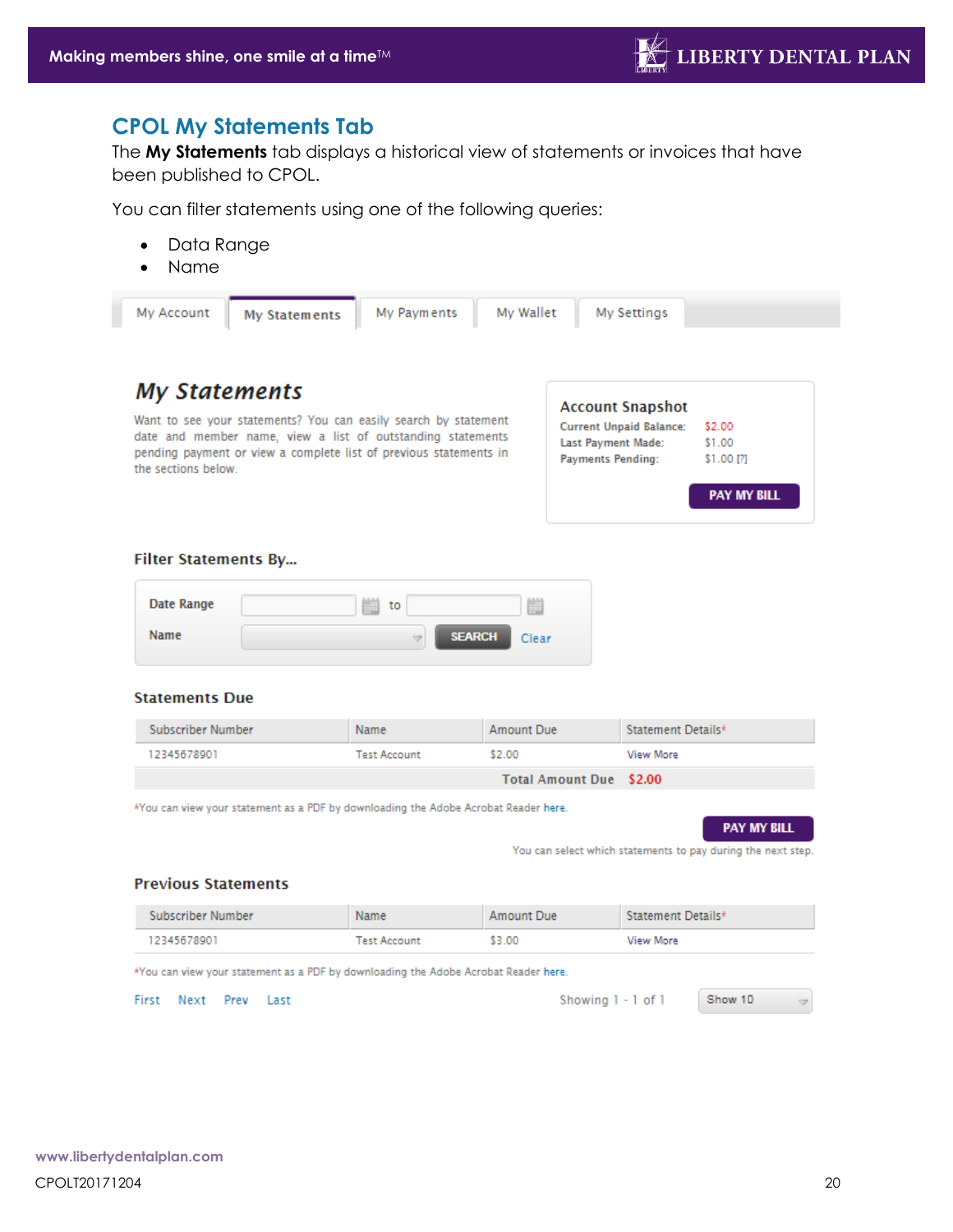## **CPOL My Payments Tab**

The **My Payments** tab provides a historical view of payments submitted through the CPOL portal. Selecting the View More button will display the statement/invoice linked to a payment transaction.



| Subscriber Number                                                                     | Name         |        | Amount Payment Date |        |        | Receipt Id Payment Details* |
|---------------------------------------------------------------------------------------|--------------|--------|---------------------|--------|--------|-----------------------------|
| 12345678901                                                                           | Test Account | \$1.00 | Oct 27, 2017        | Online | 567147 | View More                   |
| .You can view your statement as a PDF by downloading the Adobe Acrobat Reader here ** |              |        |                     |        |        |                             |

<span id="page-20-0"></span>First Next Prev Last

Showing 1 - 1 of 1

Show 10  $\overline{\mathbf{v}}$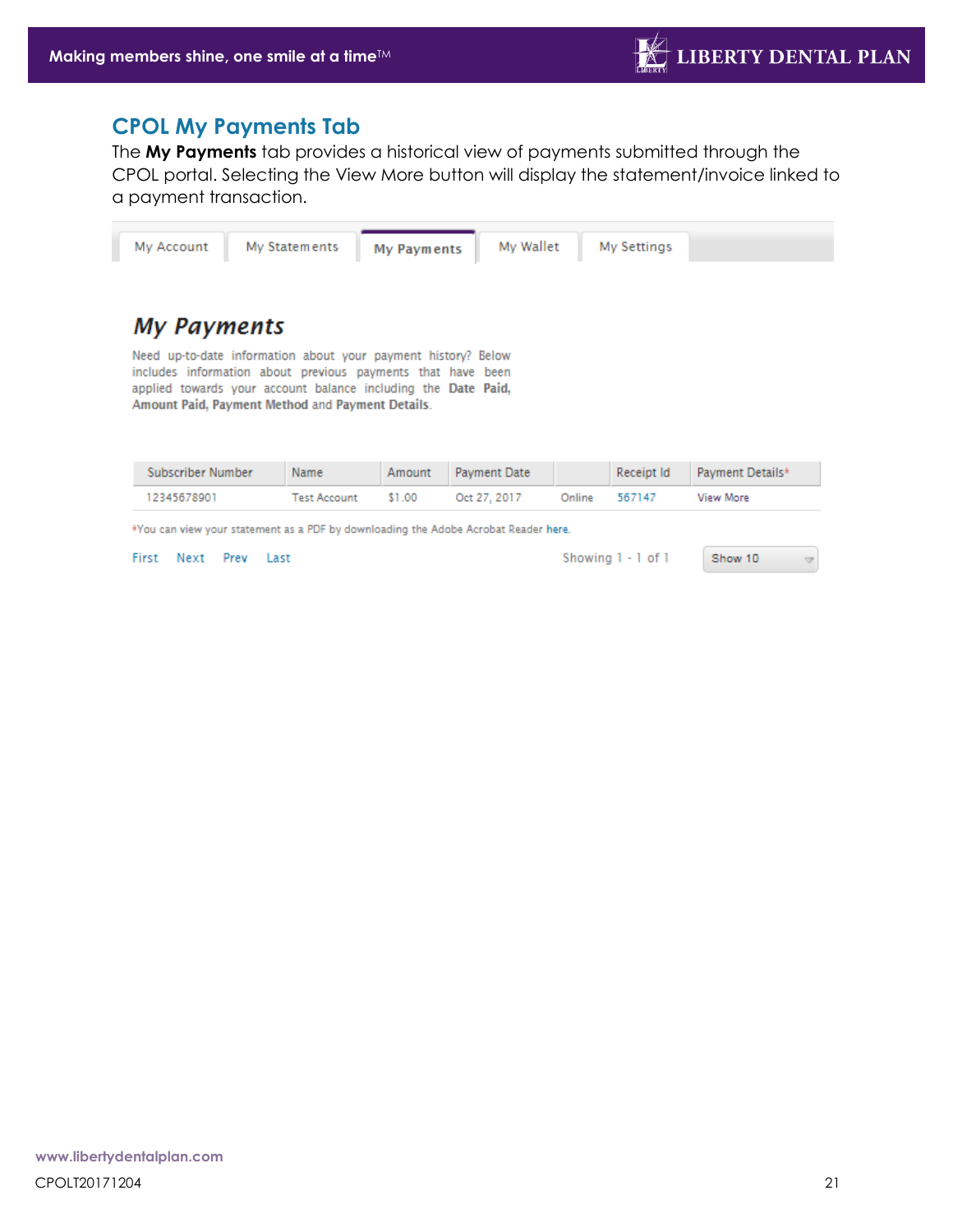Default echeck/bank account

### **CPOL My Wallet Tab**

The **My Wallet** tab allows you to store payment cards and/or banking information for future payments.

This page also provides the following features:

- Add a new payment card
- Add a new bank account
- Edit/Remove an existing payment card
- Edit/Remove an existing bank account

To maintain the highest level of PCI compliance, only the last four (4) digits of routing, account or card numbers are displayed.

| My Payments   <br>My Statements No<br>Mv Account |
|--------------------------------------------------|
|--------------------------------------------------|

# **My Wallet**

Paying your bill just got easier! Simply link your credit card or checking account information to streamline bill payment. Enter your payment information below and store it within our secure, encrypted website. To save time in the future, you can login to your account and conveniently pay your bill using your saved payment methods without having to rekey your payment information again.

| My Credit/Debit Cards<br>Default credit/debit card |             |                           |         |          |                    |  |
|----------------------------------------------------|-------------|---------------------------|---------|----------|--------------------|--|
|                                                    | <b>Type</b> | Card Number               | Expires | Nickname | Actions            |  |
|                                                    | Visa        | Ending in 1111 $\bigstar$ | 01/21   | visa     | <b>EDIT Remove</b> |  |

+ Add a new card

#### My eCheck/Bank Accounts

| $T$ <sub>VDe</sub> | Routing Number | Account # | Nickname | Actions |
|--------------------|----------------|-----------|----------|---------|

+ Add a new account

# <span id="page-21-0"></span>**CPOL My Settings Tab**

The CPOL **My Settings** tab provides access to common settings:

- Profile Information Updates
	- o Name
	- o Mailing address
	- o Email address
	- o Password
- Communication Preferences
	- o You can modify your communication preference (email, mail or both) here. We recommend you to select email notification if you haven't done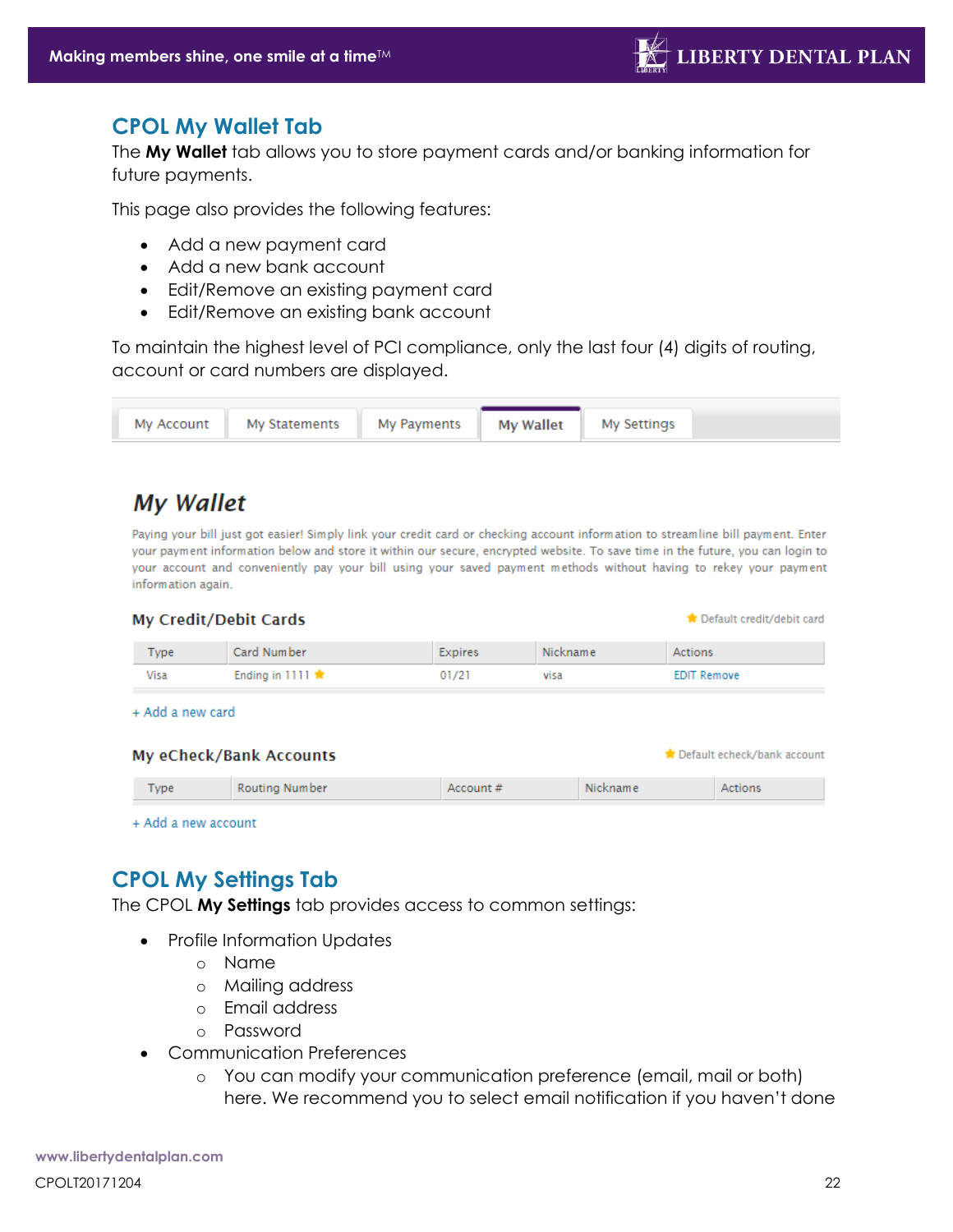so during CPOL registration. By selecting EMAIL, you will receive an email notification when your new statement is ready for you to view in the portal, and you can access statements online anytime, anywhere you have internet access.

- Auto Pay profile management
	- o View Auto Pay profile details
		- Max Payment Amount
		- Setup Date
		- End Date
		- Status
	- o Add an Auto Pay plan
		- Note: Auto Pay plan is set up at the account level. One account can only set up one Auto Pay plan.
	- o Edit an Auto Pay plan
		- Modify Auto Pay plan (only available when the plan is activated)
		- Activate/Deactivate a plan
	- o Delete an Auto Pay plan

| My Account My Statements | My Payments | My Wallet    My Settings |  |
|--------------------------|-------------|--------------------------|--|
|                          |             |                          |  |

# **My Settings**

• Mailing and email addresses

Profile Information EDIT

| <b>Name and Mailing</b><br><b>Address</b> | <b>Test KShen</b><br>123 Main St<br>Anywhere, CA 54321 |  |  |
|-------------------------------------------|--------------------------------------------------------|--|--|
| <b>Email Address</b>                      | kshen@changehealthcare.com                             |  |  |
| Password                                  | ***************                                        |  |  |

#### Communication Preferences EDIT

Notifications will be sent using below delivery methods:

. Mail - Documents will be printed and mailed to address on file.

#### Auto Pay ADD

| Name                | Max Payment Amount | Setup Date | <b>End Date</b> | <b>Status</b> |               |
|---------------------|--------------------|------------|-----------------|---------------|---------------|
| <b>Test Account</b> | N/A                | 10/27/2017 | 11/30/2017      | Active        | Edit X Delete |